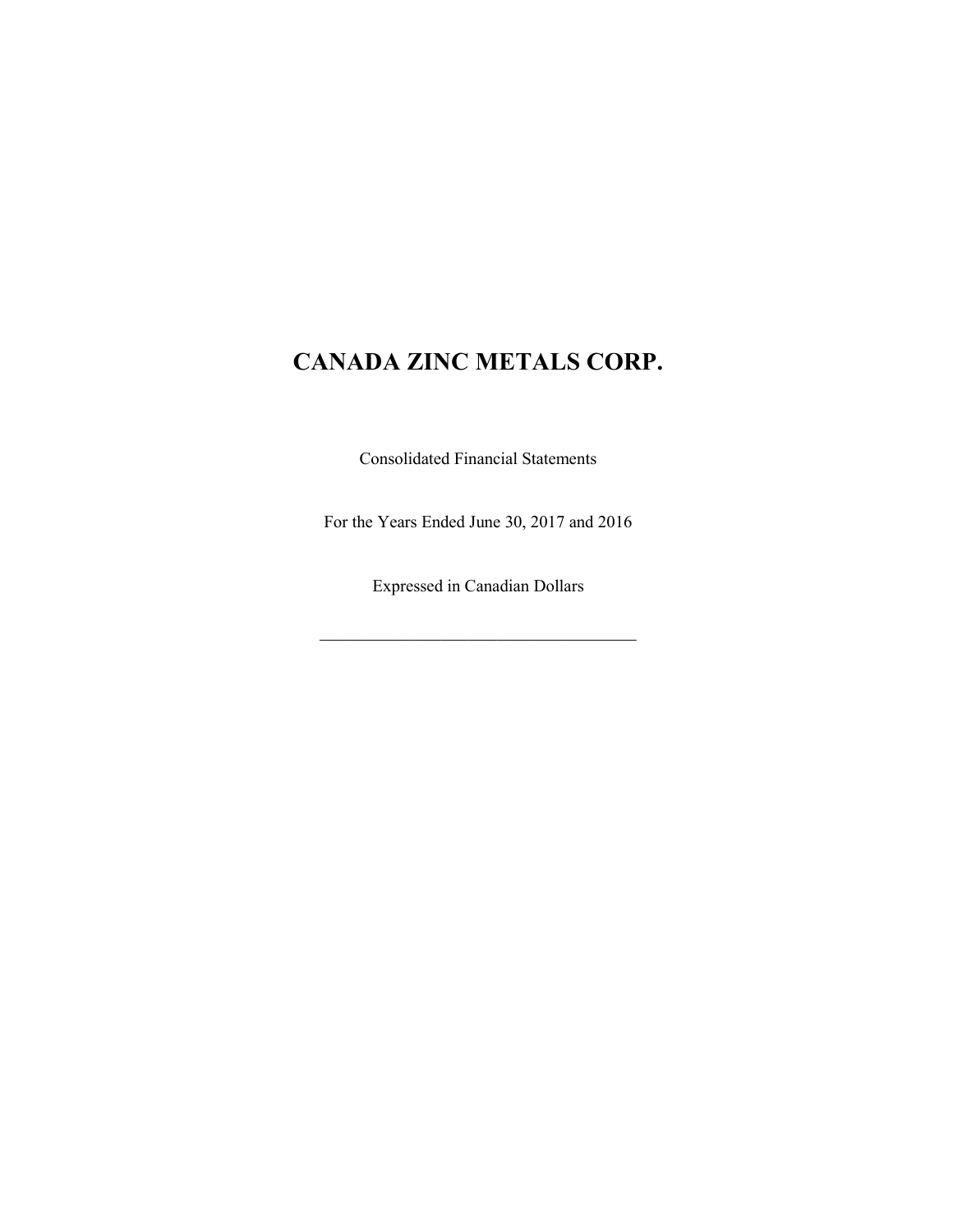| <b>Index</b>                                                 | Page   |
|--------------------------------------------------------------|--------|
|                                                              |        |
|                                                              |        |
|                                                              |        |
|                                                              |        |
|                                                              |        |
| Independent Auditors' Report                                 | 3      |
|                                                              |        |
| <b>Consolidated Financial Statements</b>                     |        |
| <b>Consolidated Statements of Financial Position</b>         | 4      |
| Consolidated Statement of Changes in Equity                  |        |
| Consolidated Statements of Operations and Comprehensive Loss | 6      |
| <b>Consolidated Statements of Cash Flows</b>                 |        |
| Notes to Consolidated Financial Statements                   | $8-34$ |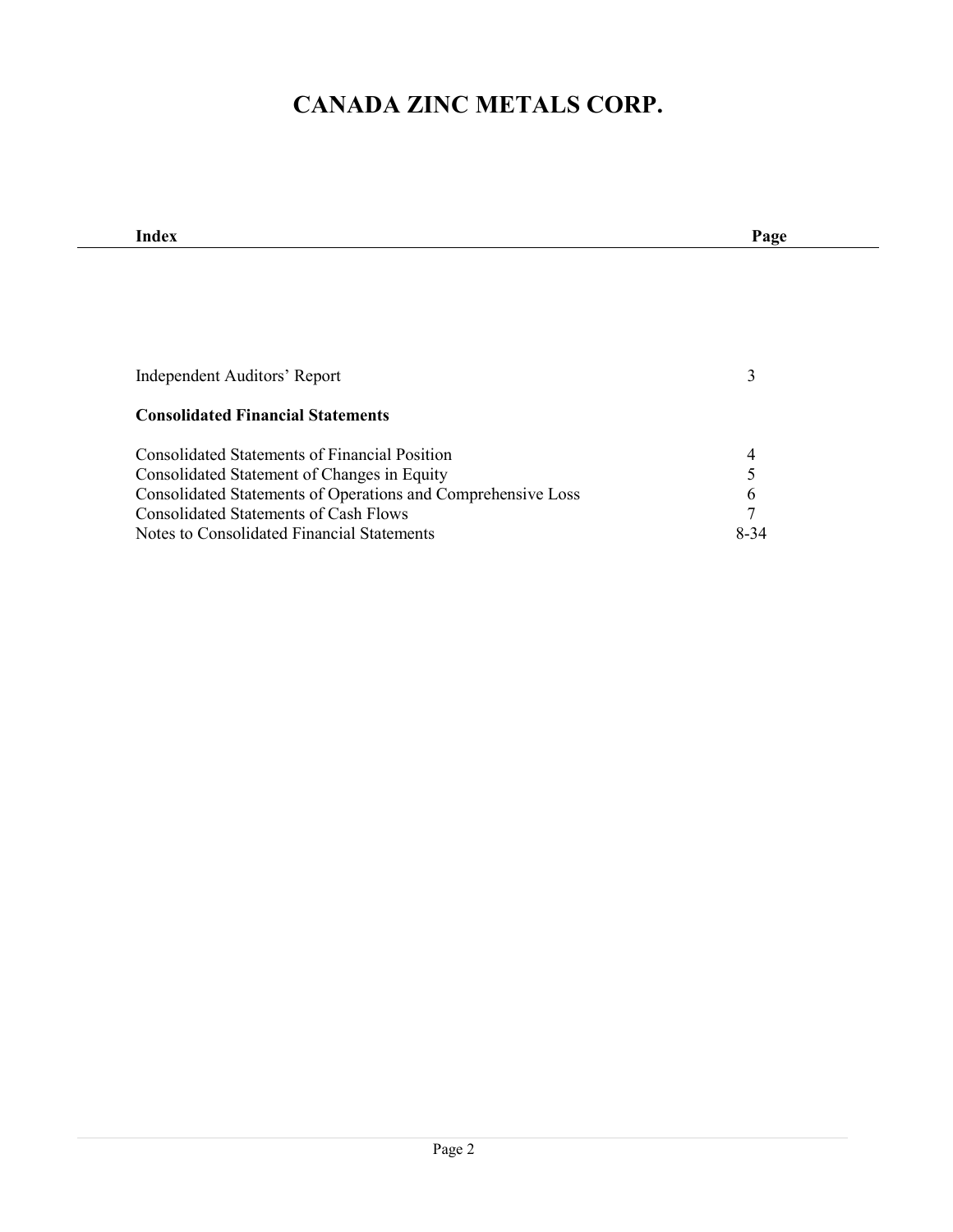# $D$ AVIDSON  $\&$  COMPANY LLP  $\_\_\_\_\$ Chartered Professional Accountants =

### INDEPENDENT AUDITORS' REPORT

To the Shareholders of Canada Zinc Metals Corp.

We have audited the accompanying consolidated financial statements of Canada Zinc Metals Corp., which comprise the consolidated statements of financial position as at June 30, 2017 and 2016 and the consolidated statements of changes in equity, operations and comprehensive loss, and cash flows for the years then ended, and a summary of significant accounting policies and other explanatory information.

#### Management's Responsibility for the consolidated Financial Statements

Management is responsible for the preparation and fair presentation of these consolidated financial statements in accordance with International Financial Reporting Standards, and for such internal control as management determines is necessary to enable the preparation of consolidated financial statements that are free from material misstatement, whether due to fraud or error.

#### Auditors' Responsibility

Our responsibility is to express an opinion on these consolidated financial statements based on our audits. We conducted our audits in accordance with Canadian generally accepted auditing standards. Those standards require that we comply with ethical requirements and plan and perform the audit to obtain reasonable assurance about whether the consolidated financial statements are free from material misstatement.

An audit involves performing procedures to obtain audit evidence about the amounts and disclosures in the consolidated financial statements. The procedures selected depend on the auditors' judgment, including the assessment of the risks of material misstatement of the consolidated financial statements, whether due to fraud or error. In making those risk assessments, the auditor considers internal control relevant to the entity's preparation and fair presentation of the consolidated financial statements in order to design audit procedures that are appropriate in the circumstances, but not for the purpose of expressing an opinion on the effectiveness of the entity's internal control. An audit also includes evaluating the appropriateness of accounting policies used and the reasonableness of accounting estimates made by management, as well as evaluating the overall presentation of the consolidated financial statements.

We believe that the audit evidence we have obtained in our audits is sufficient and appropriate to provide a basis for our audit opinion.

#### **Opinion**

In our opinion, these consolidated financial statements present fairly, in all material respects, the financial position of Canada Zinc Metals Corp. as at June 30, 2017 and 2016 and its financial performance and its cash flows for the years then ended in accordance with International Financial Reporting Standards.

### "DAVIDSON & COMPANY LLP"

October 25, 2017



Vancouver, Canada Chartered Professional Accountants

1200 - 609 Granville Street, P.O. Box 10372, Pacific Centre, Vancouver, B.C., Canada V7Y 1G6 Telephone (604) 687-0947 Davidson-co.com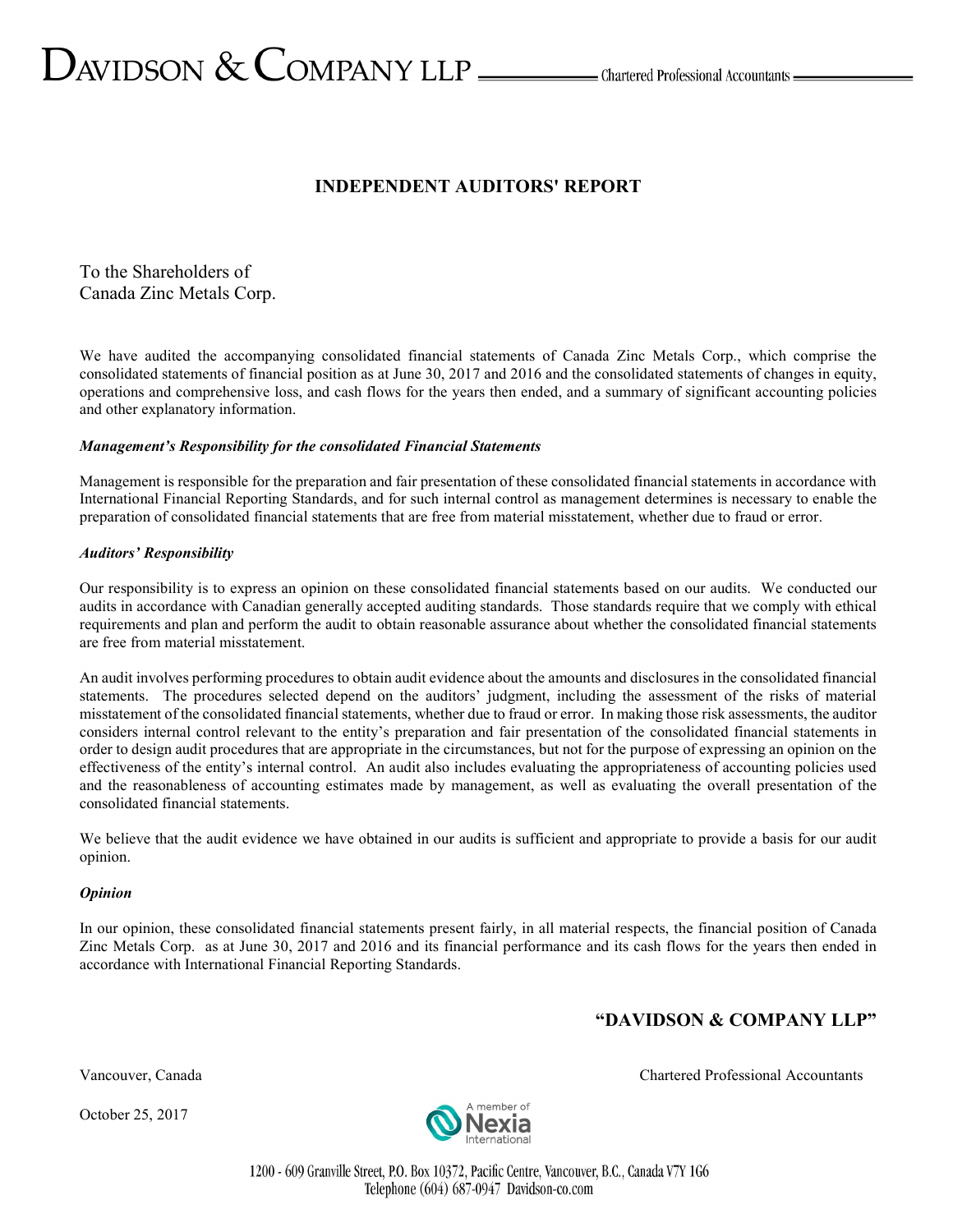Consolidated Statements of Financial Position As at June 30, 2017 and 2016 (Expressed in Canadian Dollars)

|                                             | <b>Notes</b> | 2017                                    | 2016             |
|---------------------------------------------|--------------|-----------------------------------------|------------------|
| <b>Assets</b>                               |              |                                         |                  |
| Current assets                              |              |                                         |                  |
| Cash                                        |              | \$<br>4,464,425                         | \$<br>2,550,103  |
| Receivables                                 | 3            | 43,163                                  | 14,641           |
| Loan receivable                             | 4            | 108,466                                 |                  |
| Prepaid expenses                            |              | 146,875                                 | 54,419           |
| Marketable securities                       | 5            | 116,442                                 | 90,400           |
| Investment                                  | 6            | 4,013,023                               | 4,019,351        |
|                                             |              | 8,892,394                               | 6,728,914        |
| Other assets                                | 7            | 332,500                                 | 332,500          |
| Equipment and leasehold improvements        | 10           | 313,119                                 | 402,776          |
| Refundable deposit                          |              |                                         | 75,000           |
| Exploration and evaluation assets           | 11           | 70,771,060                              | 69,955,137       |
|                                             |              | $\boldsymbol{\mathsf{S}}$<br>80,309,073 | \$<br>77,494,327 |
| <b>Liabilities</b>                          |              |                                         |                  |
| <b>Current</b> liabilities                  |              |                                         |                  |
| Trade payables and accrued liabilities      | 8            | $\mathbf S$<br>633,133                  | \$<br>139,130    |
| Flow-through premium liability              | 9            | 308,132                                 |                  |
|                                             |              | 941,265                                 | 139,130          |
| Deferred income tax liability               | 13           | 1,603,000                               | 1,986,000        |
| <b>Equity</b>                               |              |                                         |                  |
| Capital stock                               | 12           | 100,711,794                             | 97,013,235       |
| Reserves                                    | 12           | 13,700,878                              | 13,063,384       |
| Deficit                                     |              | (36,660,295)                            | (34, 632, 982)   |
| Accumulated other comprehensive loss (gain) |              | 12,431                                  | (74, 440)        |
|                                             |              | 77,764,808                              | 75,369,197       |
|                                             |              | $\boldsymbol{\mathsf{S}}$<br>80,309,073 | \$<br>77,494,327 |

#### Nature and continuance of operations (Note 1) Subsequent event (Note 19)

The accompanying notes form an integral part of these consolidated financial statements. Approved on behalf of the Board of Directors:

"John Thomas" "Peeyush Varshney"

Director Director Director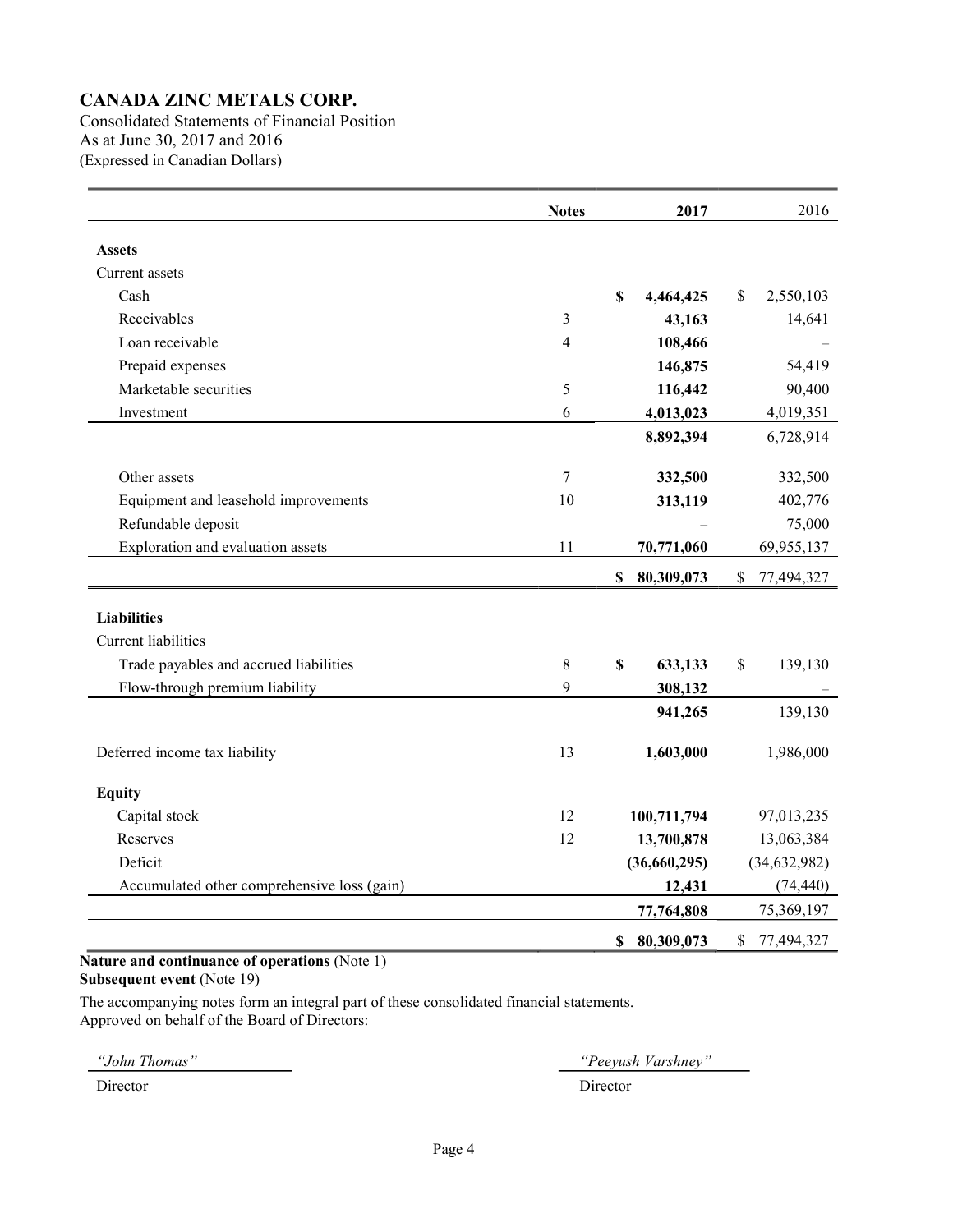Consolidated Statement of Changes in Equity (Expressed in Canadian Dollars)

|                                             |      |                            |                              | Capital Stock           |    |                           |    |                          |                          |                                                      |                     |
|---------------------------------------------|------|----------------------------|------------------------------|-------------------------|----|---------------------------|----|--------------------------|--------------------------|------------------------------------------------------|---------------------|
|                                             | Note | Number of<br>common shares | Number of<br>treasury shares | Common shares<br>Amount |    | Treasury shares<br>Amount |    | Reserves<br>(Note 12)    | Deficit                  | Accumulated<br>other<br>comprehensive<br>gain (loss) | <b>Total Equity</b> |
| Balance, June 30, 2015                      |      | 152,563,428                | $(145,000)$ \$               | 97,138,443              | S  | (49, 873)                 | S  | 13,004,220               | \$ (31,661,766)          | <sup>S</sup><br>(1,654,360)                          | 76,776,664<br>S     |
| Treasury shares cancelled                   | 12   | (149,000)                  | 149,000                      | (94, 978)               |    | 50,808                    |    | 44,170                   |                          |                                                      |                     |
| Treasury shares repurchased                 | 12   | $\overline{\phantom{0}}$   | (202,000)                    |                         |    | (31, 165)                 |    | $\overline{\phantom{0}}$ |                          |                                                      | (31,165)            |
| Share-based compensation                    | 12   |                            |                              |                         |    |                           |    | 14,994                   |                          |                                                      | 14,994              |
| Change in fair value of securities          | 5    |                            |                              |                         |    |                           |    | $\overline{\phantom{0}}$ | $\overline{\phantom{0}}$ | (37,679)                                             | (37,679)            |
| Realized losses on marketable<br>securities | 5    |                            |                              |                         |    |                           |    |                          | $\overline{\phantom{m}}$ | 1,617,599                                            | 1,617,599           |
| Net loss for the year                       |      |                            |                              |                         |    |                           |    | $\overline{\phantom{0}}$ | (2,971,216)              | $\overline{\phantom{m}}$                             | (2,971,216)         |
| Balance, June 30, 2016                      |      | 152,414,428                | (198,000)                    | 97,043,465              |    | (30, 230)                 |    | 13,063,384               | (34, 632, 982)           | (74, 440)                                            | 75,369,197          |
| Treasury shares repurchased                 | 12   | $\overline{\phantom{0}}$   | (581,000)                    |                         |    | (187, 951)                |    | $\overline{\phantom{0}}$ |                          | $\overline{\phantom{0}}$                             | (187, 951)          |
| Treasury shares cancelled                   | 12   | (215,000)                  | 215,000                      | (136,956)               |    | 33,800                    |    | 103,156                  |                          |                                                      |                     |
| Private placements                          | 12   | 6,774,357                  | $-$                          | 2,644,200               |    | $\equiv$                  |    |                          |                          | $\overline{\phantom{a}}$                             | 2,644,200           |
| Flow-through private placements             | 12   | 4,588,998                  | $\overline{\phantom{0}}$     | 2,113,048               |    |                           |    |                          |                          |                                                      | 2,113,048           |
| Flow-through premium liability              | 9    | ÷                          | $\overline{\phantom{0}}$     | (448, 218)              |    |                           |    | $\overline{\phantom{0}}$ |                          |                                                      | (448, 218)          |
| Share issuance costs                        | 12   |                            | $\overline{\phantom{0}}$     | (370, 624)              |    |                           |    |                          |                          |                                                      | (370, 624)          |
| Finders' warrants                           | 12   |                            | $\frac{1}{2}$                | (5,992)                 |    |                           |    | 5,992                    |                          | $\overline{\phantom{0}}$                             |                     |
| Exercise of share options                   | 12   | 45,000                     | $\overline{\phantom{0}}$     | 57,252                  |    |                           |    | (46,902)                 |                          | $\sim$                                               | 10,350              |
| Share-based compensation                    | 12   | $\overline{\phantom{0}}$   |                              |                         |    | $\overline{\phantom{0}}$  |    | 575,248                  |                          |                                                      | 575,248             |
| Change in fair value of securities          | 5    |                            |                              |                         |    |                           |    |                          |                          | 86,871                                               | 86,871              |
| Net loss for the year                       |      |                            |                              |                         |    |                           |    | $\qquad \qquad -$        | (2,027,313)              | $\overline{\phantom{m}}$                             | (2,027,313)         |
| Balance, June 30, 2017                      |      | 163,607,783                | $(564,000)$ \$               | 100,896,175             | \$ | (184, 381)                | \$ | 13,700,878               | $$ (36,660,295) \$       | 12,431                                               | 77,764,808<br>S     |

The accompanying notes form an integral part of these consolidated financial statements.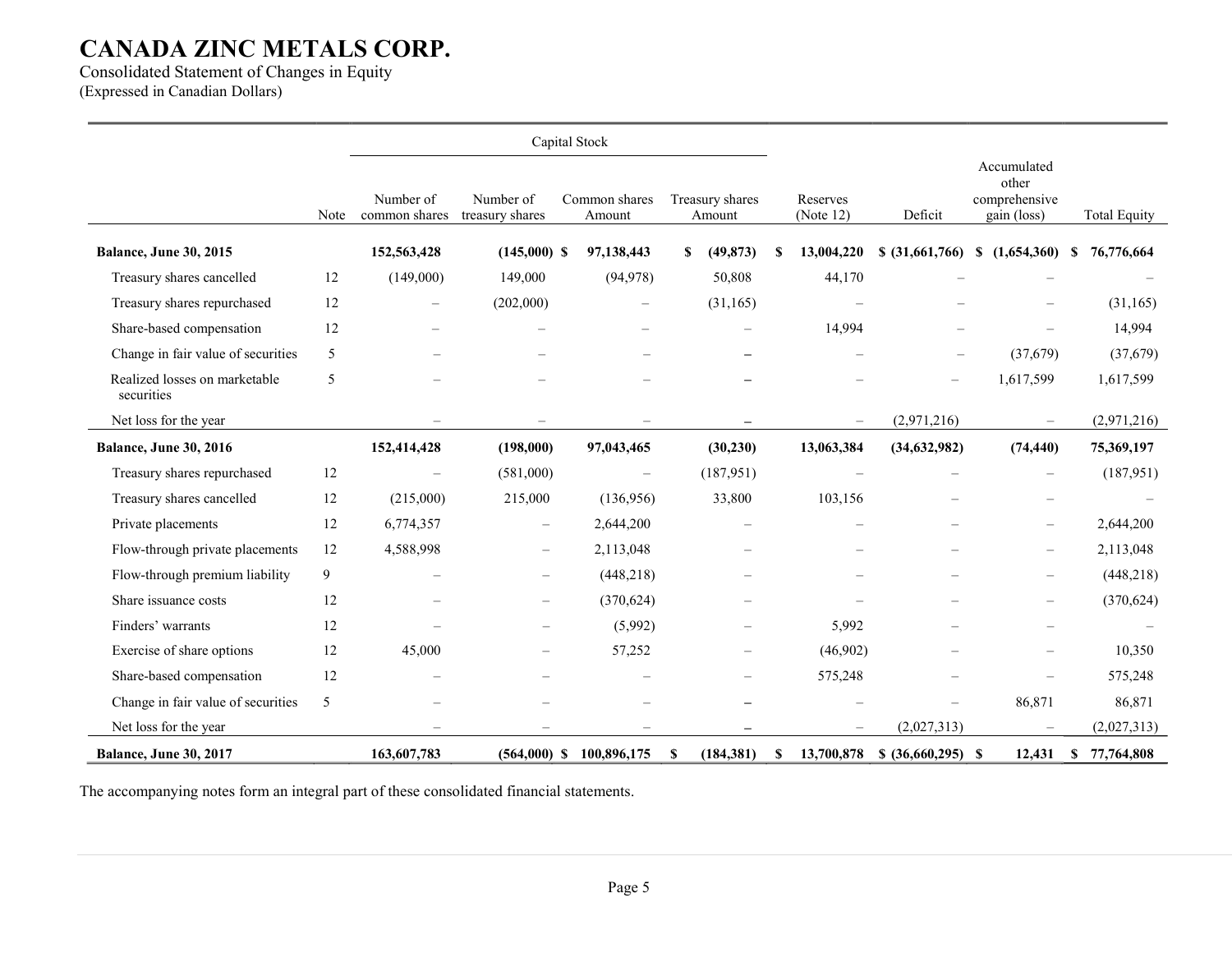Consolidated Statements of Operations and Comprehensive Loss For the years ended June 30, (Expressed in Canadian Dollars)

|                                                              | <b>Notes</b> |                           | 2017                   |               | 2016                  |
|--------------------------------------------------------------|--------------|---------------------------|------------------------|---------------|-----------------------|
| <b>ADMINISTRATION EXPENSES</b>                               |              |                           |                        |               |                       |
| Administration                                               | 15           | $\mathbf S$               | 60,000                 | \$            | 60,000                |
| <b>Bonuses</b>                                               | 15           |                           | 128,429                |               | 11,067                |
| Consulting                                                   | 15           |                           | 356,250                |               | 76,249                |
| Depreciation                                                 | 10           |                           | 3,724                  |               | 6,295                 |
| Directors fees                                               | 15           |                           | 40,000                 |               | 40,000                |
| Flow-through taxes                                           | 9            |                           | 2,037                  |               | 262                   |
| Interest and bank charges                                    |              |                           | 1,845                  |               | 1,746                 |
| Investor relations                                           |              |                           | 41,845                 |               | 4,038                 |
| Management fees                                              | 15           |                           | 354,000                |               | 354,000               |
| Marketing expenses                                           |              |                           | 258,840                |               | 15,402                |
| Office and miscellaneous                                     |              |                           | 98,333                 |               | 83,874                |
| Professional fees                                            |              |                           | 56,008                 |               | 22,333                |
| Regulatory fees                                              |              |                           | 19,199                 |               | 12,979                |
| Rent                                                         |              |                           | 98,424                 |               | 114,896               |
| Share-based compensation                                     | 12,15        |                           | 575,248                |               | 14,994                |
| Transfer agent fees                                          |              |                           | 8,943                  |               | 6,721                 |
| Travel and promotion                                         |              |                           | 214,175                |               | 125,362               |
| Wages and benefits                                           |              |                           | 364,859                |               | 492,192               |
|                                                              |              |                           | (2,682,159)            |               | (1,442,410)           |
|                                                              |              |                           |                        |               |                       |
| Interest income                                              |              |                           | 93,179                 |               | 93,583                |
| Gain (loss) on sale of marketable securities                 | 5            |                           | 38,581                 |               | (578, 629)            |
| Write-off of marketable securities                           | 5            |                           |                        |               | (1,071,485)           |
|                                                              |              |                           | 131,760                |               | (1, 556, 531)         |
|                                                              |              |                           |                        |               |                       |
| Loss before income taxes                                     |              |                           |                        |               |                       |
| Deferred income tax recovery                                 |              |                           | (2,550,399)<br>523,086 |               | (2,998,941)<br>27,725 |
|                                                              | 13           |                           |                        |               |                       |
| Net loss for the year                                        |              |                           | (2,027,313)            |               | (2,971,216)           |
| Adjustment for change in fair value of marketable securities | 5            |                           | 86,871                 |               | 1,579,920             |
| Comprehensive loss for the year                              |              | $\boldsymbol{\mathsf{S}}$ | (1,940,442)            | $\mathcal{S}$ | (1,391,296)           |
| Basic and diluted loss per common share                      |              | \$                        | (0.01)                 | \$            | (0.02)                |
| Weighted average number of common shares outstanding         |              |                           |                        |               |                       |
| - basic and diluted                                          |              |                           | 156,916,487            |               | 152,420,942           |

The accompanying notes form an integral part of these consolidated financial statements.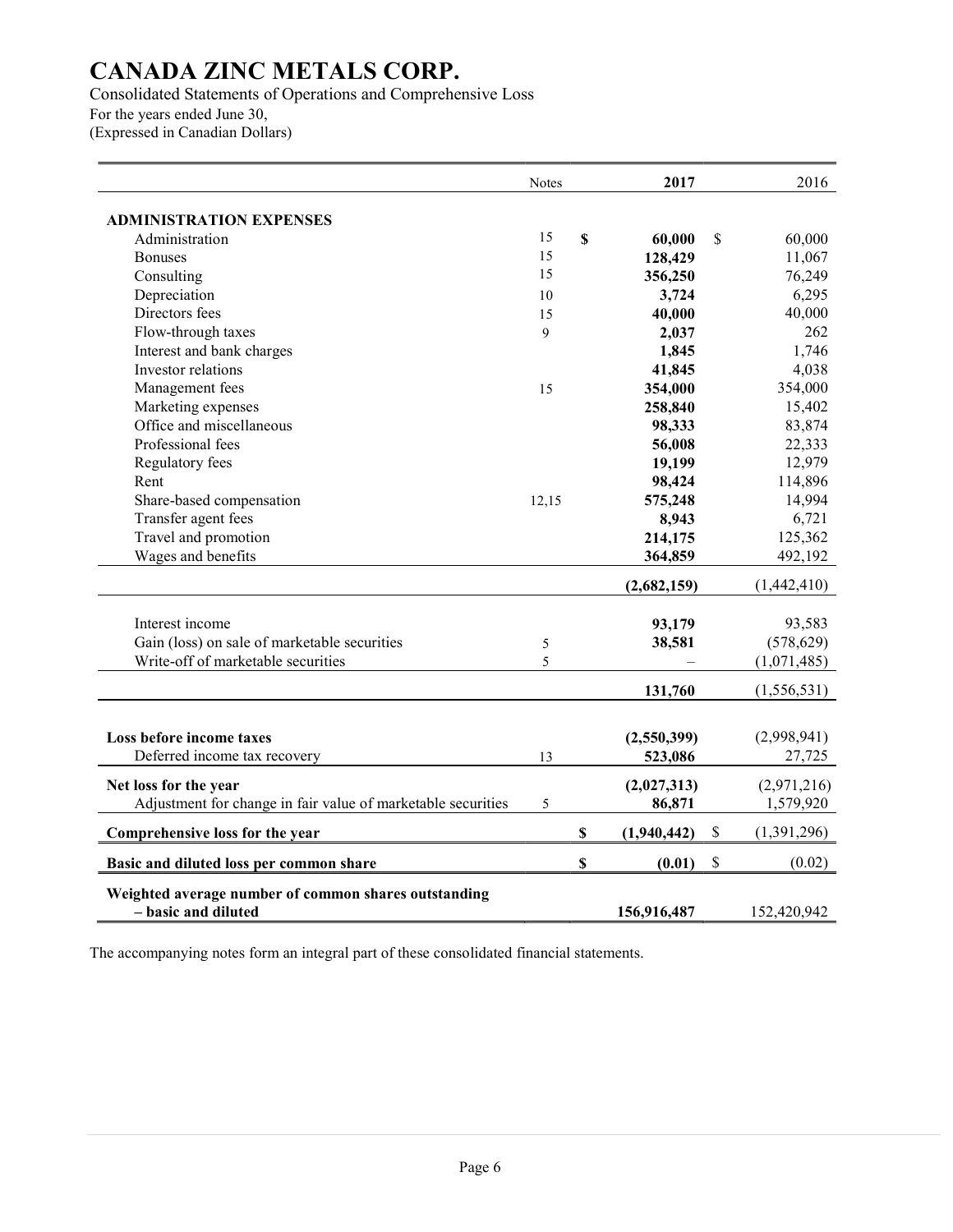Consolidated Statements of Cash Flows For the years ended June 30, (Expressed in Canadian Dollars)

|                                                  |                           | 2017              | 2016        |
|--------------------------------------------------|---------------------------|-------------------|-------------|
| <b>CASH FLOWS FROM OPERATING ACTIVITIES</b>      |                           |                   |             |
| Net loss for the year                            | $\boldsymbol{\mathsf{S}}$ | (2,027,313)<br>\$ | (2,971,216) |
| Items not affecting cash:                        |                           |                   |             |
| Depreciation                                     |                           | 3,724             | 6,295       |
| Flow-through taxes accrued                       |                           | 2,037             |             |
| Share-based compensation                         |                           | 575,248           | 14,994      |
| Loss (gain) on sale of marketable securities     |                           | (38, 581)         | 578,629     |
| Write-off of marketable securities               |                           |                   | 1,071,485   |
| Deferred income tax recovery                     |                           | (523,086)         | (27, 725)   |
| Accrued interest on investments                  |                           | (55, 919)         | (26,395)    |
| Accrued interest on loan                         |                           | (8, 466)          |             |
|                                                  |                           |                   |             |
| Changes in non-cash working capital items:       |                           |                   |             |
| Receivables                                      |                           | (28, 522)         | 50,642      |
| Prepaid expenses                                 |                           | (92, 456)         | (10, 139)   |
| Trade payables and accrued liabilities           |                           | (18, 495)         | (71, 196)   |
| Cash used in operating activities                |                           | (2, 211, 829)     | (1,384,626) |
| <b>CASH FLOWS FROM INVESTING ACTIVITIES</b>      |                           |                   |             |
| Marketable securities, net                       |                           | 99,410            | (112,349)   |
| Refundable deposit                               |                           | 75,000            | 23,429      |
| Short-term loan                                  |                           | (100,000)         |             |
| Investments, net                                 |                           | 62,247            | (2,975,988) |
| Equipment and leasehold improvements             |                           | (6, 552)          | (35,687)    |
| Exploration and evaluation asset costs           |                           | (212, 977)        | (2,087,401) |
| METC recovered                                   |                           |                   | 85,291      |
| Cash used in investing activities                |                           | (82, 872)         | (5,102,705) |
| <b>CASH FLOWS FROM FINANCING ACTIVITIES</b>      |                           |                   |             |
| Issuance of capital stock, net of issuance costs |                           | 4,396,974         |             |
| Common shares repurchased                        |                           | (187, 951)        | (31, 165)   |
|                                                  |                           |                   |             |
| Cash provided by (used in) financing activities  |                           | 4,209,023         | (31, 165)   |
| Change in cash during the year                   |                           | 1,914,322         | (6,518,496) |
| Cash, beginning of year                          |                           | 2,550,103         | 9,068,599   |
| Cash, end of year                                | \$                        | \$<br>4,464,425   | 2,550,103   |

Supplemental disclosure with respect to cash flows (Note 14)

The accompanying notes form an integral part of these consolidated financial statements.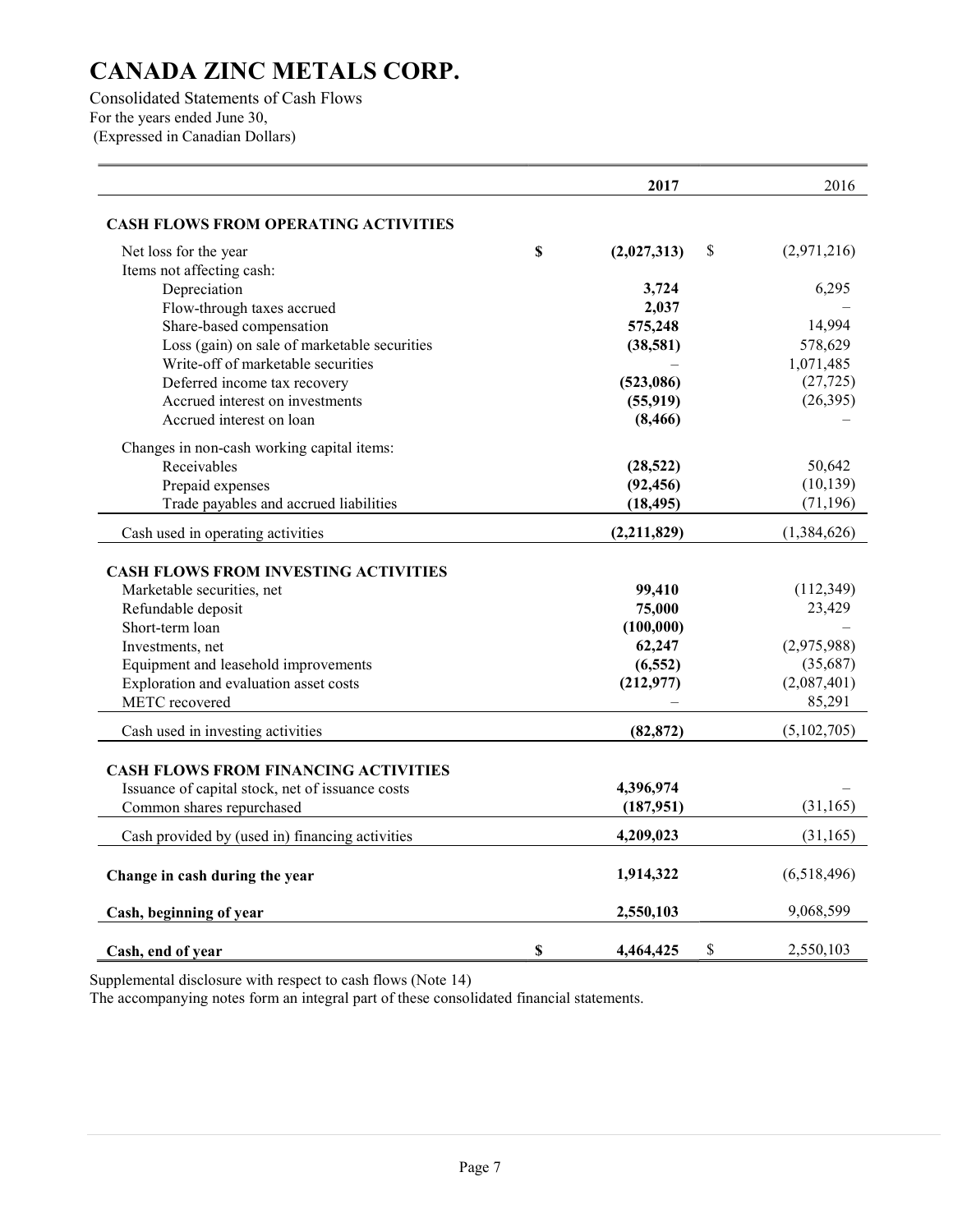Notes to Consolidated Financial Statements For the years ended June 30, 2017 and 2016 (Expressed in Canadian Dollars, unless otherwise stated)

### 1. NATURE AND CONTINUANCE OF OPERATIONS

Canada Zinc Metals Corp. (the "Company") is incorporated under the laws of the Province of British Columbia. The Company operates in one business segment, that being the exploration and evaluation of resource properties in Canada, and has not yet determined whether these properties contain ore reserves that are economically recoverable. The recoverability of the amounts shown for exploration and evaluation assets is dependent upon the existence of economically recoverable reserves, the ability of the Company to obtain necessary financing to complete their development, and upon future profitable production.

The Company's head office and principal address is Suite 2050-1055 West Georgia Street, PO Box 11121, Royal Centre, Vancouver, BC V6E 3P3. The registered and records office is Suite 400, 725 Granville Street, Vancouver, BC, V7Y 1G5.

These consolidated financial statements have been prepared on a going concern basis, which presumes that the Company will be able to realize its assets and discharge its liabilities in the normal course of business for the foreseeable future. The Company has incurred losses since its inception and the ability of the Company to continue as a going-concern depends upon its ability to raise adequate financing and to commence profitable operations in the future.

While the Company has been successful in obtaining its required financing in the past, mainly through the issuance of equity capital, there is no assurance that such financing will be available or be available on favorable terms. An inability to raise additional financing may impact the future assessment of the Company as a going concern. The consolidated financial statements do not include adjustments to amounts and classifications of assets and liabilities that might be necessary should the Company be unable to continue operations.

At June 30, 2017, the Company has a positive working capital position of \$7,951,129 (2016 - \$6,589,784). Management believes the Company has sufficient working capital to maintain its operations and its exploration activities for the next fiscal year.

### 2. SIGNIFICANT ACCOUNTING POLICIES AND BASIS OF PREPARATION

These financial statements were authorized for issue on October 25, 2017 by the directors of the Company.

### Statement of compliance

These consolidated financial statements, including comparatives, have been prepared in accordance with International Financial Reporting Standards ("IFRS") as issued by the International Accounting Standards Board ("IASB") and Interpretations issued by the International Financial Reporting Interpretations Committee ("IFRIC").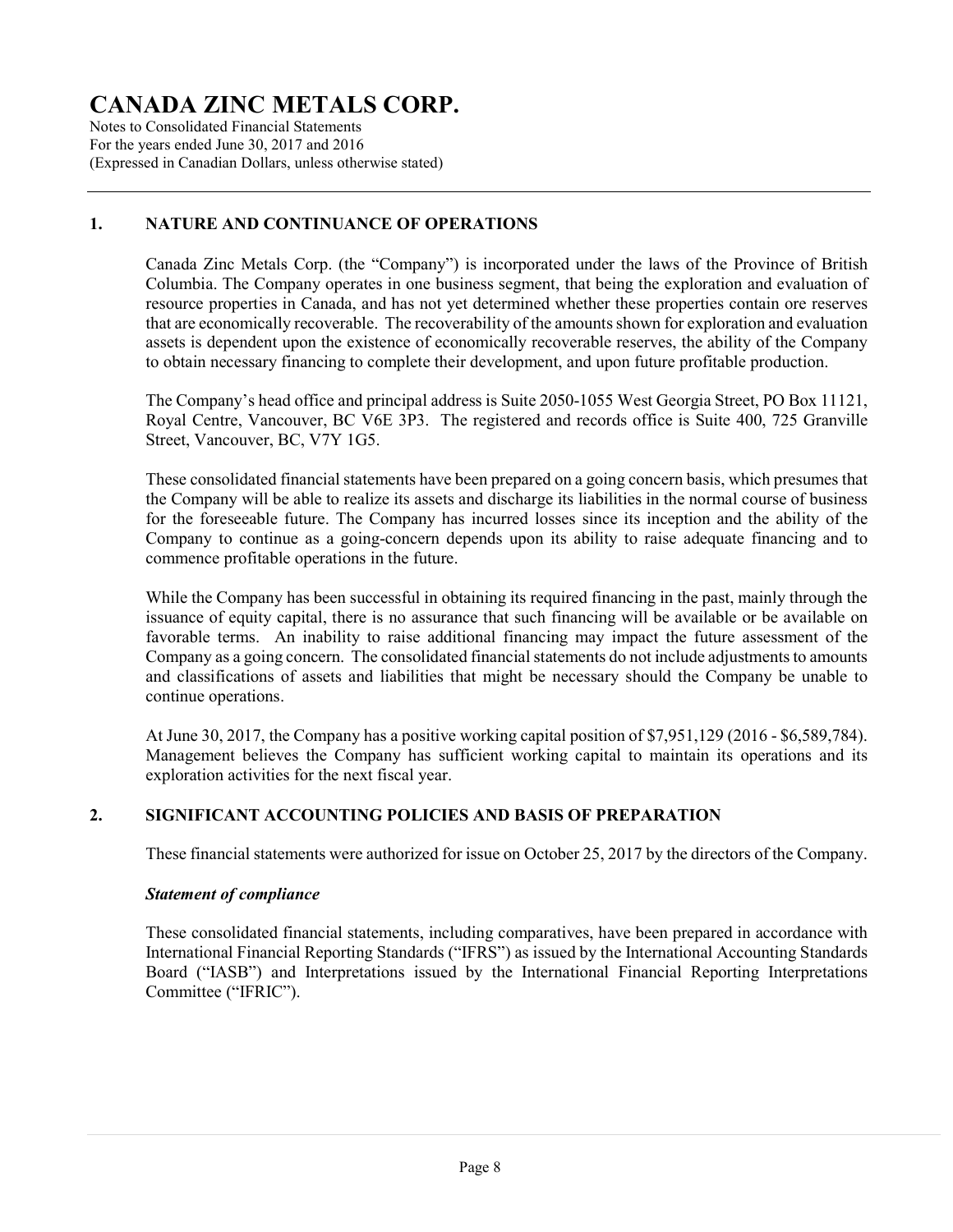Notes to Consolidated Financial Statements For the years ended June 30, 2017 and 2016 (Expressed in Canadian Dollars, unless otherwise stated)

### 2. SIGNIFICANT ACCOUNTING POLICIES AND BASIS OF PREPARATION (cont'd)

### Basis of presentation

The consolidated financial statements of the Company have been prepared on an accrual basis except for certain cash flow information, and are based on historical costs, except for certain financial instruments classified as financial instruments at fair value through profit and loss or available-for-sale which are stated at their fair value. The consolidated financial statements are presented in Canadian dollars unless otherwise noted, which is also the functional currency of the Company and its subsidiary.

### Principles of consolidation

These consolidated financial statements include amounts of the Company and its wholly owned subsidiary Ecstall Mining Corp. ("Ecstall"), a company incorporated under the laws of the Province of British Columbia and engaged in the exploration and evaluation of resource properties.

Subsidiaries are corporations in which the Company is able to control the financial operating, investing and financing activities and policies, which is the authority usually connected with holding majority voting rights. The consolidated financial statements include the accounts of the Company and its controlled entity from the date on which control was acquired. Ecstall uses the same reporting period and the same accounting policies as the Company.

All inter-entity balances and transactions, including unrealized profits and losses arising from intercompany transactions, have been eliminated in full on consolidation.

### Significant accounting judgements, estimates and assumptions

The preparation of financial statements in conformity with IFRS requires management to make judgments, estimates and assumptions that affect the reported amount of assets and liabilities and the disclosure of contingent liabilities at the date of the financial statements and the reported amount of expenses during the reporting period.

Estimates and assumptions are continuously evaluated and are based on management's experience and other factors, including expectations of future events that are believed to be reasonable under the circumstances. However, actual outcomes can differ from these estimates.

### Critical judgments

The preparation of consolidated financial statements requires management to make judgments regarding the going concern of the Company as discussed in Note 1.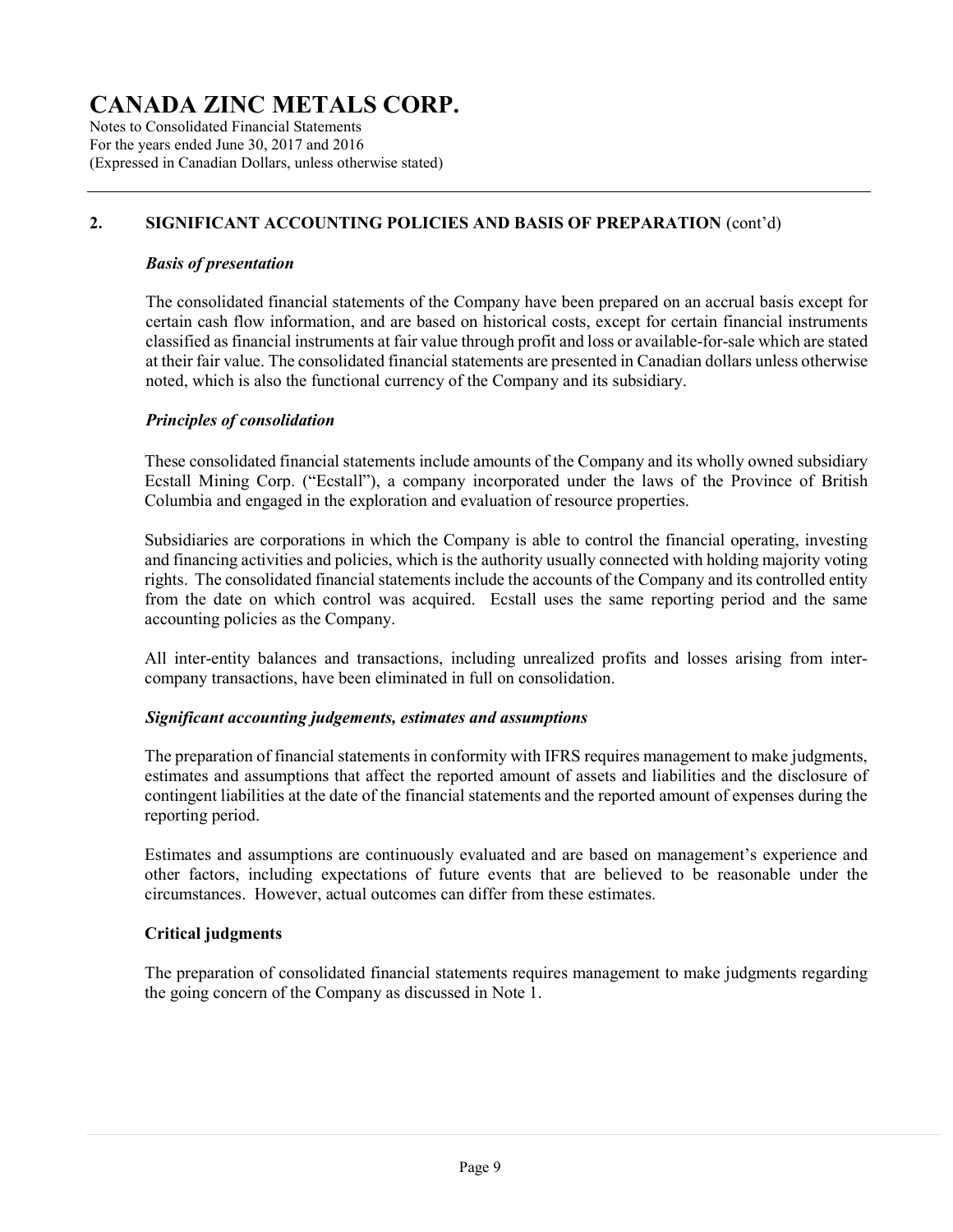Notes to Consolidated Financial Statements For the years ended June 30, 2017 and 2016 (Expressed in Canadian Dollars, unless otherwise stated)

### 2. SIGNIFICANT ACCOUNTING POLICIES AND BASIS OF PREPARATION (cont'd)

### Significant accounting judgements, estimates and assumptions (cont'd)

### Key Sources of Estimation Uncertainty

Significant estimates made by management affecting these consolidated financial statements include:

### Share-based compensation

Share-based compensation expense is measured by reference to the fair value of the stock options at the date at which they are granted. Estimating fair value for granted stock options requires determining the most appropriate valuation model which is dependent on the terms and conditions of the grant. This estimate also requires determining the most appropriate inputs to the valuation model including the expected life of the option, volatility, dividend yield, and rate of forfeitures and making assumption about them. The value of the share-based compensation expense for the year along with the assumptions and model used for estimating fair value for share-based compensation transactions are disclosed in Note 11.

### Financial instruments

The fair values of financial instruments are estimated based upon market and third party inputs. These estimates are subject to change with fluctuations in commodity prices, interest rates, foreign currency exchange rates and estimates of non-performance risk.

### Deferred tax assets & liabilities

The measurement of deferred income tax provision is subject to uncertainty associated with the timing of future events and changes in legislation, tax rates and interpretations by tax authorities. The estimation of taxes includes evaluating the recoverability of deferred tax assets based on an assessment of the Company's ability to utilize the underlying future tax deductions against future taxable income prior to expiry of those deductions. Management assesses whether it is probable that some or all of the deferred income tax assets will not be realized. The ultimate realization of deferred tax assets is dependent upon the generation of future taxable income, which in turn is dependent upon the successful operations of the Company. To the extent that management's assessment of the Company's ability to utilize future tax deductions changes, the Company would be required to recognize more or fewer deferred tax assets, and deferred tax provisions or recoveries could be affected.

### Useful life of equipment and leasehold improvements

Each significant component of an item of equipment and leasehold improvements is depreciated over its estimated useful life. Estimated useful lives are determined based on current facts and past experience, and take into consideration the anticipated physical life of the asset, existing long-term sales agreements and contracts, current and forecasted demand, the potential for technological obsolescence, and regulations.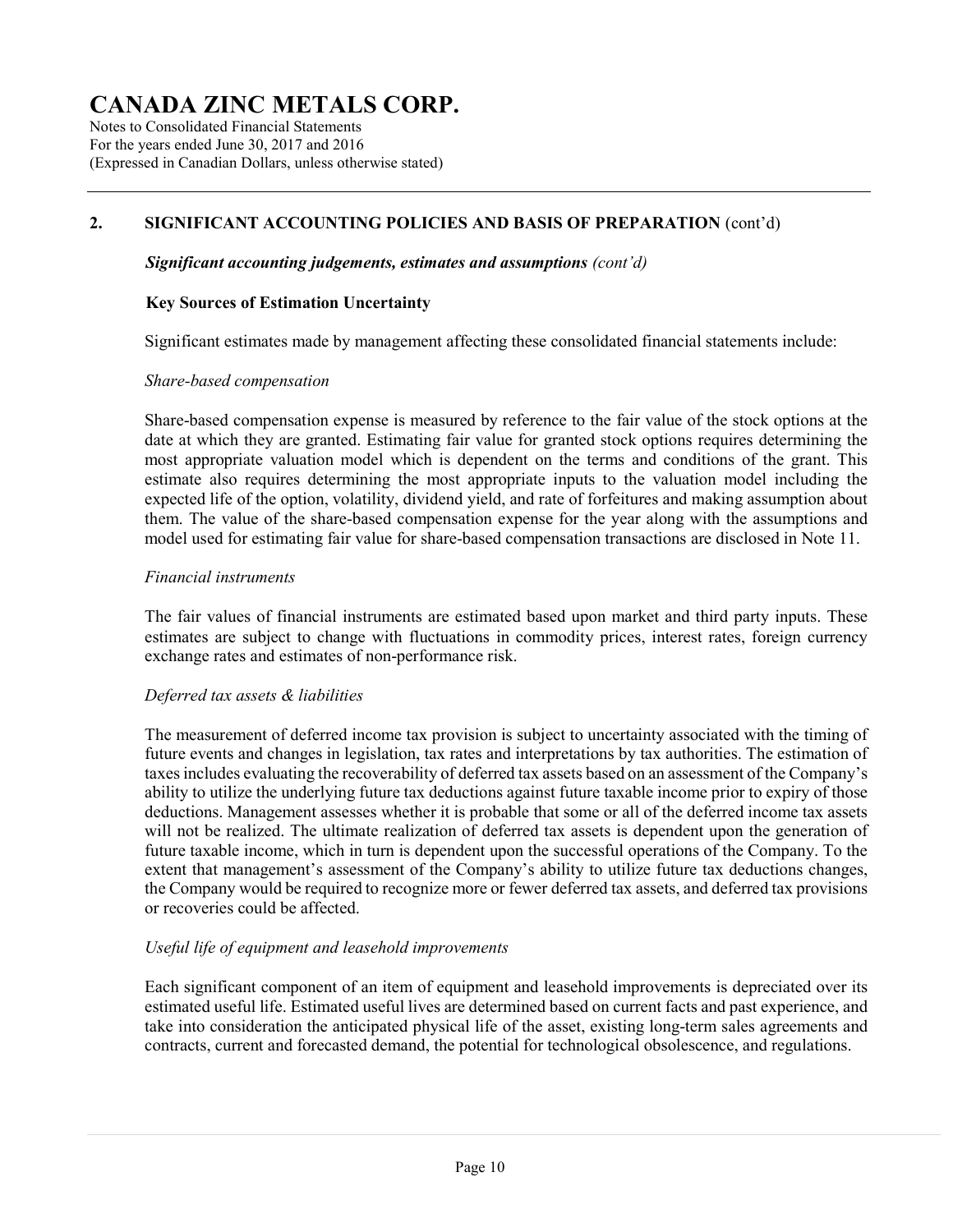Notes to Consolidated Financial Statements For the years ended June 30, 2017 and 2016 (Expressed in Canadian Dollars, unless otherwise stated)

### 2. SIGNIFICANT ACCOUNTING POLICIES AND BASIS OF PREPARATION (cont'd)

Carrying value and recoverability of exploration and evaluation assets

The carrying amount of the Company's exploration and evaluation assets does not necessarily represent present or future values, and the Company's exploration and evaluation assets have been accounted for under the assumption that the carrying amount will be recoverable. Recoverability is dependent on various factors, including the discovery of economically recoverable reserves, the ability of the Company to obtain the necessary financing to complete the development and upon future profitable production or proceeds from the disposition of the mineral properties themselves. Additionally, there are numerous geological, economic, environmental and regulatory factors and uncertainties that could impact management's assessment as to the overall viability of its properties or to the ability to generate future cash flows necessary to cover or exceed the carrying value of the Company's exploration and evaluation assets.

### Financial instruments

All financial instruments are initially recognized at fair value on the statement of financial position. The Company has classified each financial instrument into one of the following categories: (1) financial assets or liabilities at fair value through profit or loss ("FVTPL"), (2) loans and receivables, (3) available-forsale financial assets, (4) held-to-maturity financial assets, and (5) other financial liabilities. Subsequent measurement of financial instruments is based on their classification.

Financial assets and liabilities at FVTPL are subsequently measured at fair value with changes in those fair values recognized in net earnings. "Available-for-sale" financial assets are subsequently measured at fair value with changes in fair value recognized in other comprehensive income (loss), net of tax. "Held-tomaturity" financial assets, "loans and receivables", and "other financial liabilities" are subsequently measured at amortized cost using the effective interest method.

Fair value hierarchy

The Company uses the following hierarchy for determining and disclosing the fair value of the financial instruments by valuation technique:

- i) Level 1 Applies to assets or liabilities for which there are quoted prices in active markets for identical assets or liabilities.
- ii) Level 2 Applies to assets or liabilities for which there are inputs other than quoted prices included in Level 1 that are observable for the asset or liability, either directly such as quoted prices for similar assets or liabilities in active markets or indirectly such as quoted prices for identical assets or liabilities in markets with insufficient volume or infrequent transactions.
- iii) Level 3 Applies to assets or liabilities for which there are unobservable market data.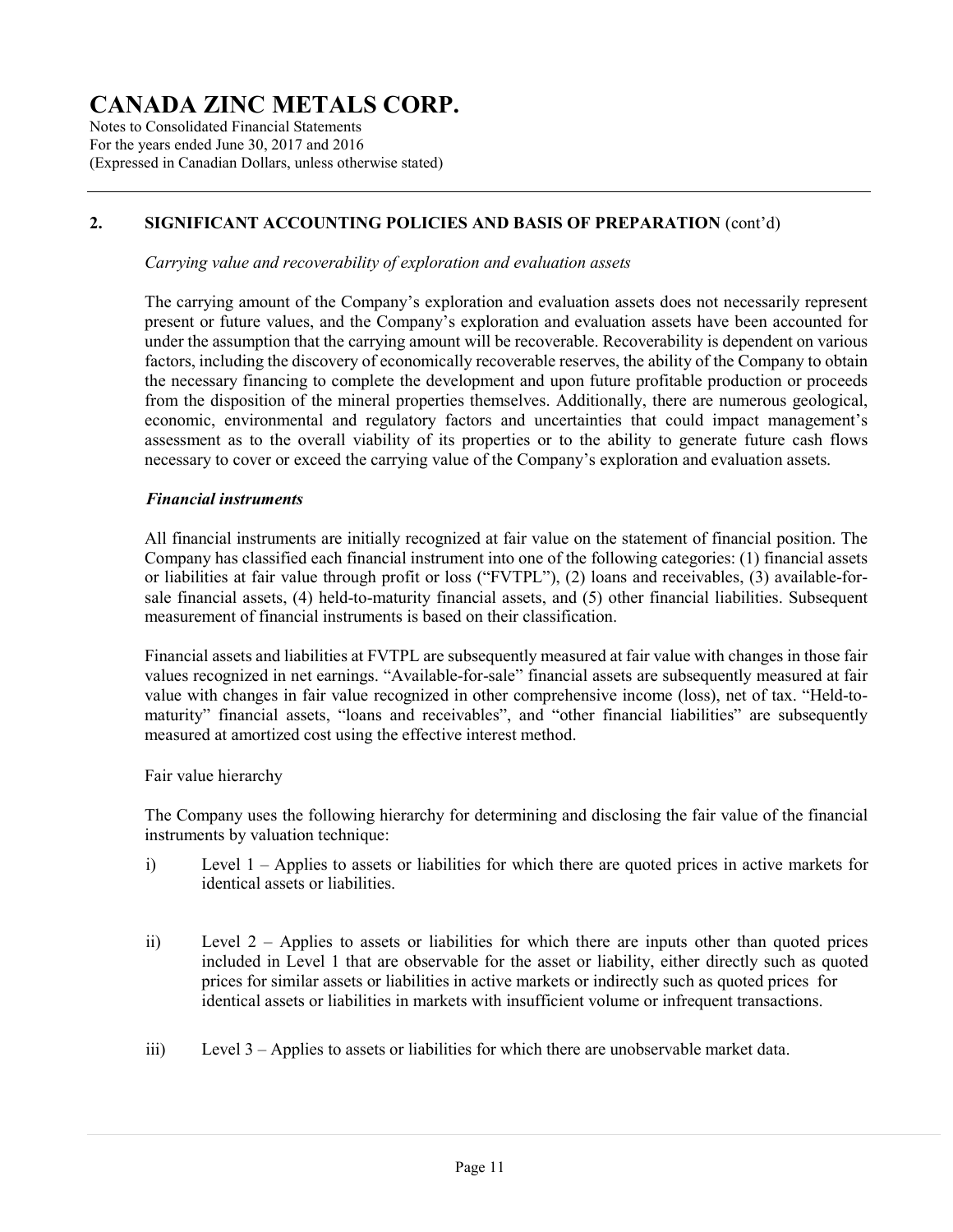Notes to Consolidated Financial Statements For the years ended June 30, 2017 and 2016 (Expressed in Canadian Dollars, unless otherwise stated)

### 2. SIGNIFICANT ACCOUNTING POLICIES AND BASIS OF PREPARATION (cont'd)

### Financial instruments (cont'd)

Cash, investments and marketable securities have been measured at fair value using Level 1 inputs.

The Company has classified its cash and investments as at FVTPL. Marketable securities are classified as available-for-sale. Receivables (excluding GST receivable), and loan receivable are classified as loans and receivables and trade payables and accrued liabilities are classified as other financial liabilities, all of which are measured at amortized cost.

The Company's financial instruments at June 30, 2017 are as follows:

|                                        |    | Loans &<br>receivables   |               | Available for<br>sale |   | Fair Value<br>through Profit<br>or Loss |          | <i>Other</i><br>financial<br>liabilities |
|----------------------------------------|----|--------------------------|---------------|-----------------------|---|-----------------------------------------|----------|------------------------------------------|
| <b>Financial assets</b>                |    |                          |               |                       |   |                                         |          |                                          |
| Cash                                   | \$ | $\overline{\phantom{m}}$ | <sup>\$</sup> |                       | S | 4,464,425                               | <b>S</b> |                                          |
| Receivables                            |    | 292                      |               |                       |   |                                         |          |                                          |
| Loan receivable                        |    | 108,466                  |               |                       |   |                                         |          |                                          |
| Marketable securities                  |    |                          |               | 116,442               |   |                                         |          |                                          |
| Investment                             |    |                          |               |                       |   | 4,013,023                               |          |                                          |
| <b>Financial liabilities</b>           |    |                          |               |                       |   |                                         |          |                                          |
| Trade payables and accrued liabilities |    |                          |               |                       |   |                                         |          | 633,133                                  |
|                                        | S  | 108,758                  |               | 116,442               |   | 8,477,448                               |          | 633,133                                  |

Unless otherwise disclosed their carrying values approximate their fair values due to the short term nature of these instruments.

### Equipment and leasehold improvements

Equipment and leasehold improvements are recorded at cost less accumulated depreciation and impairment charges. Such cost consists of the purchase price, any costs directly attributable to bringing the equipment to the location and condition necessary for its intended use. Depreciation of equipment and leasehold improvements is calculated over the estimated useful lives as follows:

| Camp equipment and fixtures    | 25%    | declining balance method     |
|--------------------------------|--------|------------------------------|
| Camp structures and upgrades   | 25%    | declining balance method     |
| Computers                      |        | 55% declining balance method |
| Computer software              |        | 100% straight-line method    |
| Office equipment and furniture | 20%    | declining balance method     |
| Office leasehold improvements  |        | 5 years straight-line method |
| License                        | 55%    | declining balance method     |
| Vehicle                        | $30\%$ | declining balance method     |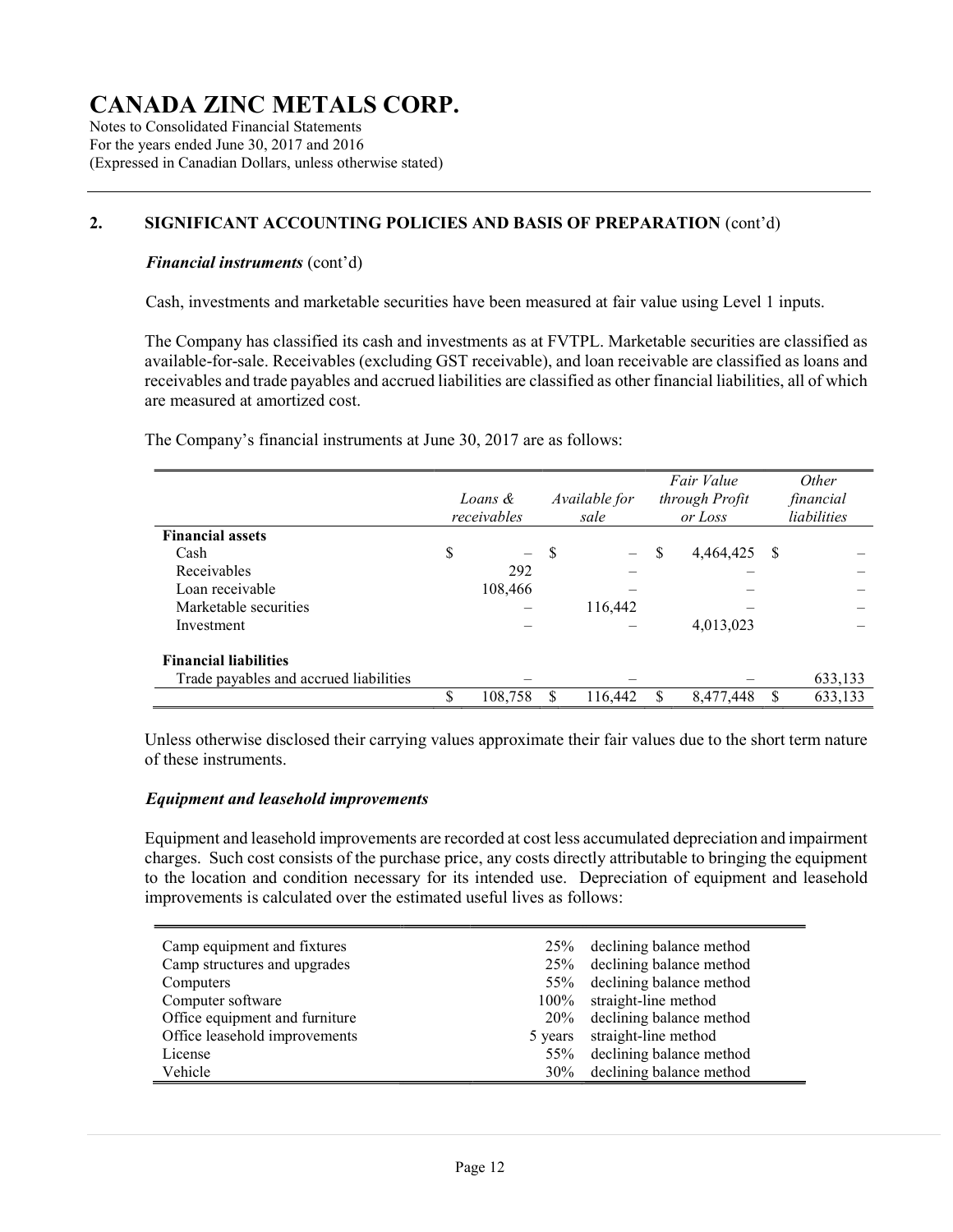Notes to Consolidated Financial Statements For the years ended June 30, 2017 and 2016 (Expressed in Canadian Dollars, unless otherwise stated)

### 2. SIGNIFICANT ACCOUNTING POLICIES AND BASIS OF PREPARATION (cont'd)

### Equipment and leasehold improvements (cont'd)

In the year of acquisition, only one-half of the depreciation is recorded.

The depreciation of camp equipment and fixtures and camp upgrades is capitalized to exploration and evaluation assets.

Where an item of equipment and leasehold improvements comprises significant components with different useful lives, the components are accounted for as separate items of equipment and leasehold improvements. The cost of replacing part of an item within equipment and leasehold improvements is recognized when the cost is incurred if it is probable that the future economic benefits will flow to the group and the cost of the item can be measured reliably. The carrying amount of the part that has been replaced is expensed. All other costs are recognized as an expense as incurred.

### Exploration and evaluation assets

Exploration and evaluation expenditures are capitalized once the legal right to explore a property has been acquired. Exploration and evaluation assets are recorded at cost less accumulated impairment losses. Direct costs related to the acquisition, exploration and evaluation of exploration and evaluation assets are capitalized until the commercial viability of the asset is established, at which time the capitalized costs are reclassified to mineral properties under development. To the extent that the expenditures are spent to establish ore reserves within the rights to explore, the Company will consider those costs as intangible assets in nature. The depreciation of a capital asset in connection with exploring or evaluating a property of this nature will be included in the cost of the intangible asset.

When a project is deemed to no longer have commercially viable prospects to the Company, exploration and evaluation expenditures in respect of the project are deemed to be impaired. As a result, those exploration and evaluation costs, in excess of estimated recoveries, are written off to the statement of operations and comprehensive loss.

Management reviews the facts and circumstances suggesting if the carrying amount of the exploration and evaluation assets exceeds their recoverable amount on a regular basis.

Exploration costs renounced to shareholders due to flow-through share subscription agreements remain capitalized; however, for income tax purposes the Company has no right to claim these costs as tax deductible expenses.

### METC recoverable

Mining exploration tax credits from the Government of British Columbia for certain exploration expenditures incurred in British Columbia are treated as a reduction of the exploration costs of the respective resource property. The Company records METC recoverable when the Company has filed for a refund with the Government of British Columbia.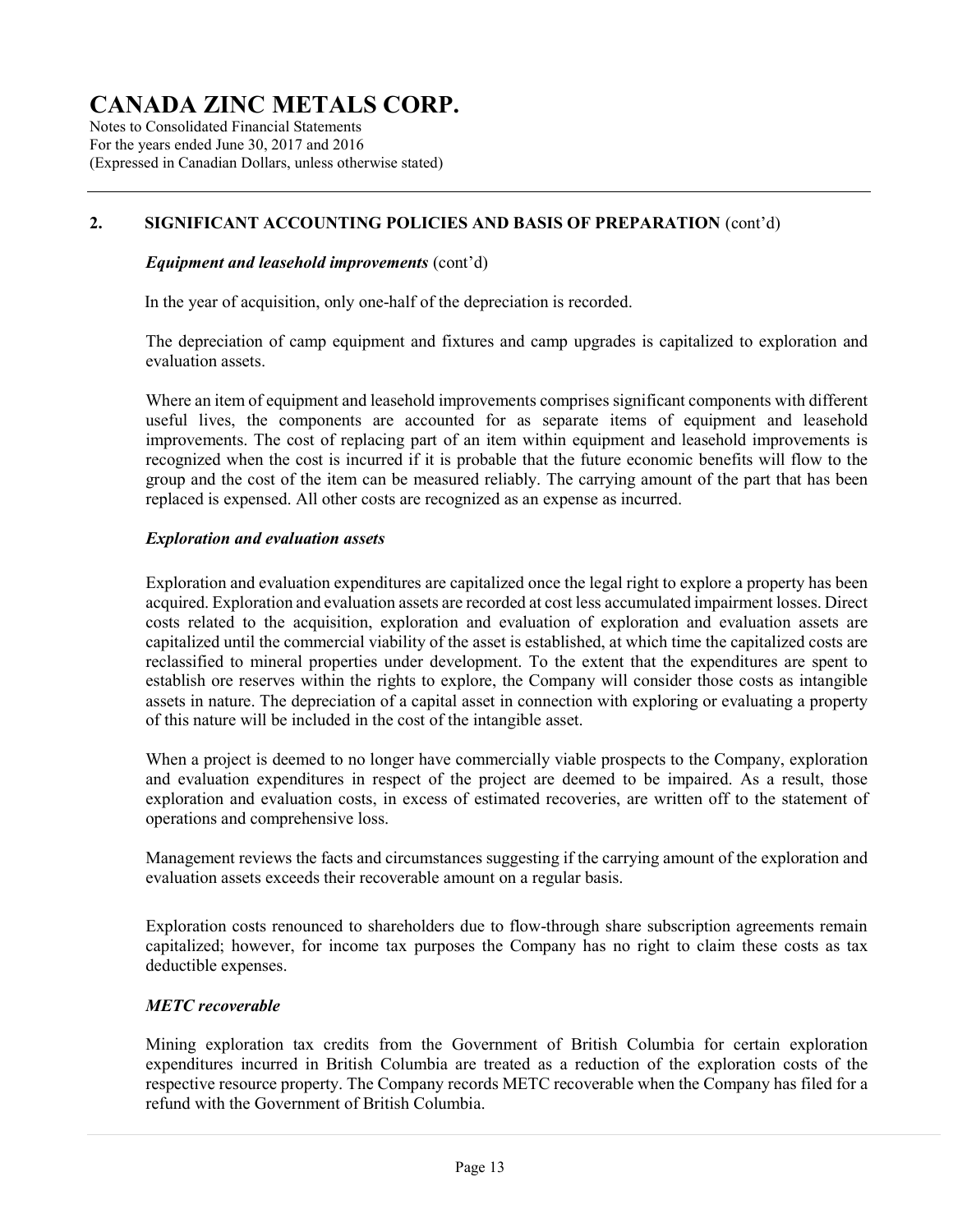Notes to Consolidated Financial Statements For the years ended June 30, 2017 and 2016 (Expressed in Canadian Dollars, unless otherwise stated)

### 2. SIGNIFICANT ACCOUNTING POLICIES AND BASIS OF PREPARATION (cont'd)

### Impairment

An impairment loss is recognized when the carrying amount of an asset, or its cash generating unit ("CGU"), exceeds its recoverable amount. A CGU is the smallest identifiable group of assets that generates cash inflows that are largely independent of the cash inflows from other assets or groups of assets. Impairment losses are recognized in profit and loss for the period. Impairment losses recognized in respect of CGUs are allocated first to reduce the carrying amount of any goodwill allocated to CGUs and then to reduce the carrying amount of the other assets in the unit on a pro-rata basis.

The recoverable amount of assets is the greater of an asset's fair value less cost to sell and value in use. In assessing value in use, the estimated future cash flows are discounted to their present value using a pre-tax discount rate that reflects the current market assessments of the time value of money and the risks specific to the asset. For an asset that does not generate cash inflows largely independent of those from other assets, the recoverable amount is determined for the cash-generating unit to which the asset belongs.

 An impairment loss is only reversed if there is an indication that the impairment loss may no longer exist and there has been a change in the estimates used to determine the recoverable amount, however, not to an amount higher than the carrying amount that would have been determined had no impairment loss been recognized in previous years.

Assets that have an indefinite useful life are not subject to amortization and are tested annually for impairment.

### Flow-through shares

Canadian tax legislation permits a company to issue securities referred to as flow-through shares whereby the deduction for tax purposes relating to qualified resource expenditures is claimed by the investors rather than the Company. The Company accounts for flow-through shares whereby the premium, if any, paid for the flow-through share in excess of the market value of the shares without a flow-through feature at the time of issue is initially recorded to flow-through premium liability and then included in profit or loss, as a deferred income tax recovery, at the same time the qualifying expenditures are made.

### **Provisions**

Provisions are recorded when a present legal or constructive obligation exists as a result of past events where it is probable that an outflow of resources embodying economic benefits will be required to settle the obligation, and a reliable estimate of the amount of the obligation can be made.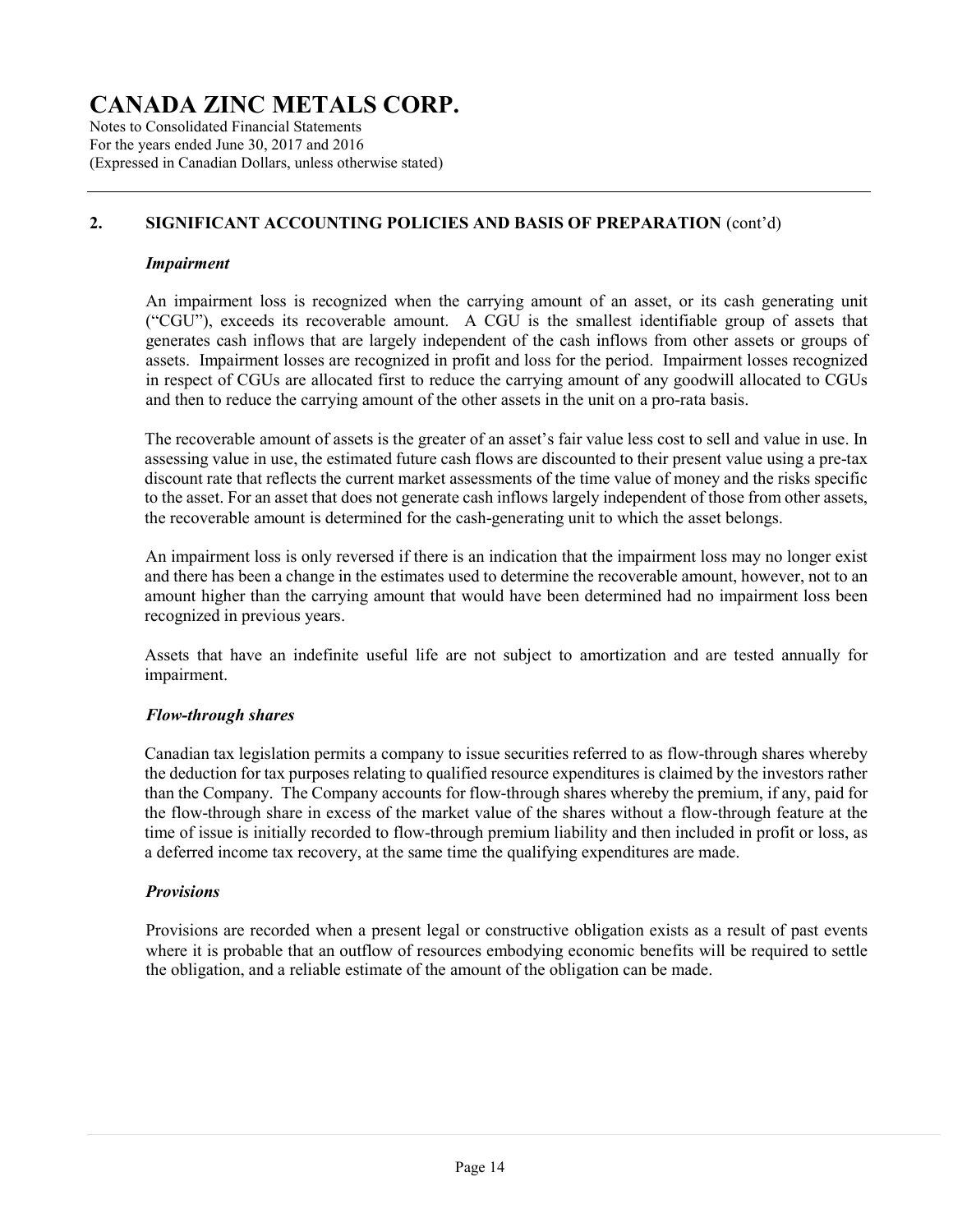Notes to Consolidated Financial Statements For the years ended June 30, 2017 and 2016 (Expressed in Canadian Dollars, unless otherwise stated)

### 2. SIGNIFICANT ACCOUNTING POLICIES AND BASIS OF PREPARATION (cont'd)

### Provisions (cont'd)

The amount recognized as a provision is the best estimate of the consideration required to settle the present obligation at the reporting date, taking into account the risks and uncertainties surrounding the obligation and discount rates. Where a provision is measured using the cash flows estimated to settle the present obligation, its carrying amount is the present value of those cash flows discounted for the market discount rate.

Over time the discounted liability is increased for the changes in the present value based on the current market discount rates and liability risks. When some or all of the economic benefits required to settle a provision are expected to be recovered from a third party, the receivable is recognized as an asset if it is virtually certain that reimbursement will be received and the amount receivable can be measured reliably.

Changes in closure and reclamation estimates are accounted for as a change in the corresponding capitalized cost.

The Company has no significant provisions for the periods presented.

### Capital stock

Common shares are classified as equity. Incremental costs directly attributable to the issue of common shares and stock options are recognized as a deduction from equity. Common shares issued for consideration other than cash, are valued based on their market value at the date the shares are issued.

The Company has adopted a residual value method with respect to the measurement of shares and warrants issued as private placement units. The residual value method first allocates value to the more easily measurable component based on fair value and then the residual value, if any, to the less easily measurable component. The Company considers the fair value of common shares issued in the private placements to be the more easily measurable component and the common shares are valued at their fair value, as determined by the closing market price on the announcement date. The balance, if any, is allocated to the attached warrants. Any fair value attributed to the warrants is recorded as reserves.

### Share-based compensation

The Company operates an employee share option plan. The fair value of share-based compensation to employees is measured at grant date using the Black-Scholes option pricing model, and is recognized over the vesting period using the graded vesting method. The fair value of share-based compensation to nonemployees is measured at the date the goods or services are received, at either the fair value of the goods or services received or the fair value of the equity instruments issued using the Black-Scholes option pricing model, if the fair value of the goods or services received cannot be readily measured.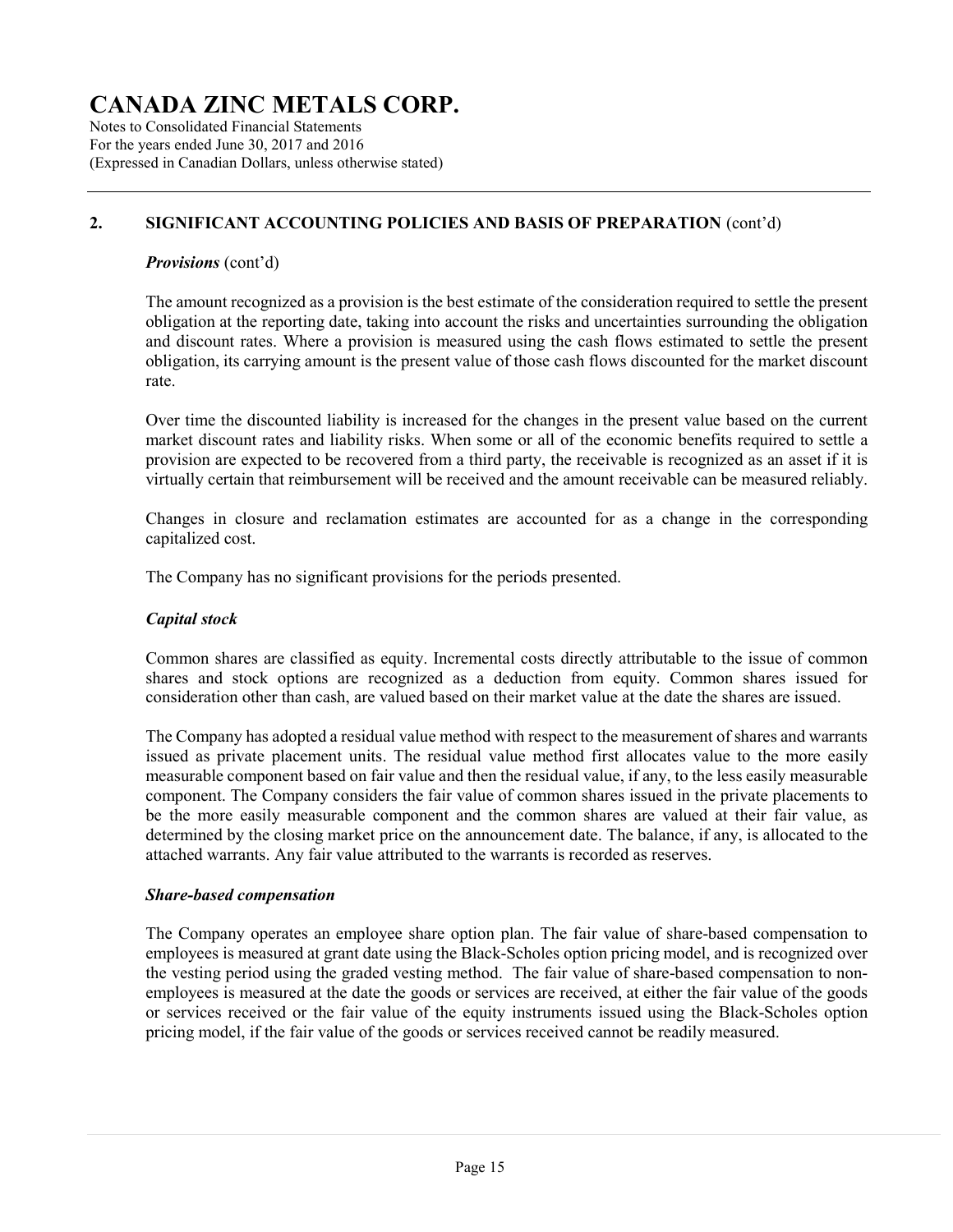Notes to Consolidated Financial Statements For the years ended June 30, 2017 and 2016 (Expressed in Canadian Dollars, unless otherwise stated)

### 2. SIGNIFICANT ACCOUNTING POLICIES AND BASIS OF PREPARATION (cont'd)

### Share-based compensation (cont'd)

For both employees and non-employees, the fair value is recognized as an expense with a corresponding increase in reserves. The amount recognized as expense is adjusted to reflect the number of share options expected to vest. For share options granted with vesting terms conditional upon the achievement of a performance condition, and the performance condition is not a market condition, the Company revises its estimates of the length of the vesting period, if necessary, when information arises that indicates that the length of the vesting period differs from previous estimates. When this occurs, the change in estimate is accounted for prospectively.

### Income taxes

Income tax expense comprises current and deferred tax. Income tax is recognized in the statement of operations and comprehensive loss except to the extent that it relates to items recognized directly in equity. Current tax expense is the expected tax payable on taxable income for the year, using tax rates enacted or substantively enacted at period end, adjusted for amendments to tax payable with regards to previous years.

Deferred tax is recorded using the liability method, providing for temporary differences, between the carrying amounts of assets and liabilities for financial reporting purposes and the amounts used for taxation purposes.

Temporary differences are not provided for relating to goodwill not deductible for tax purposes, the initial recognition of assets or liabilities that affect neither accounting nor taxable loss, nor differences relating to investments in subsidiaries to the extent that they will probably not reverse in the foreseeable future. The amount of deferred tax provided is based on the expected manner of realization or settlement of the carrying amount of assets and liabilities, using tax rates enacted or substantively enacted at the reporting date.

A deferred tax asset is recognized only to the extent that it is probable that future taxable profits will be available against which the asset can be utilized.

### Loss per share

Loss per share is computed by dividing net loss available to common shareholders by the weighted average number of shares outstanding during the reporting period.

Diluted loss per share is computed similar to basic loss per share except that the weighted average shares outstanding are increased to include additional shares for the assumed exercise of share options and warrants, if dilutive. The number of additional shares is calculated by assuming that outstanding share options and warrants were exercised and that the proceeds from such exercises were used to acquire common stock at the average market price during the reporting periods.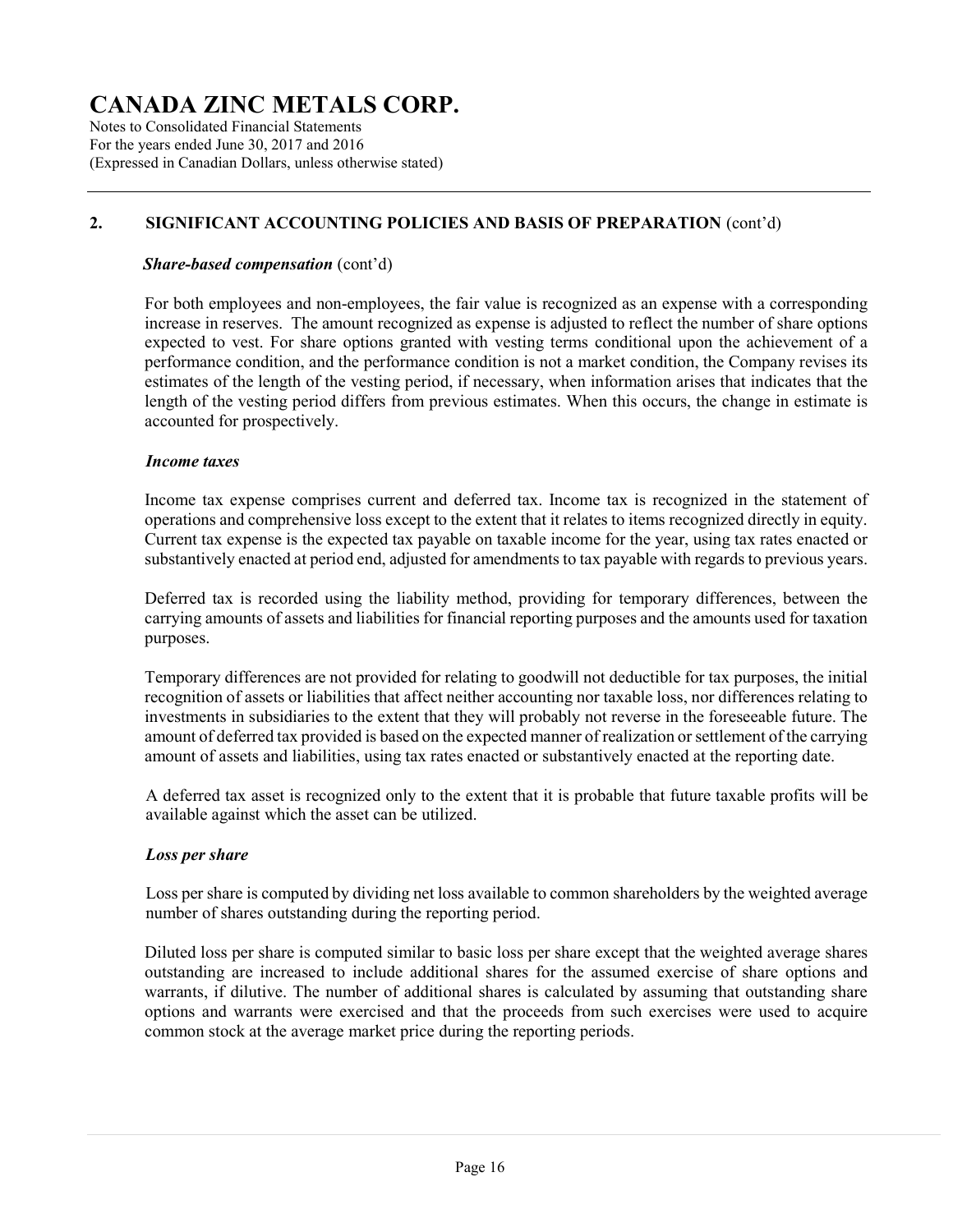Notes to Consolidated Financial Statements For the years ended June 30, 2017 and 2016 (Expressed in Canadian Dollars, unless otherwise stated)

### 2. SIGNIFICANT ACCOUNTING POLICIES AND BASIS OF PREPARATION (cont'd)

### Comprehensive loss

Comprehensive loss consists of net loss and other comprehensive loss and represents the change in equity which results from transactions and events from sources other than the Company's shareholders. For the periods presented, comprehensive loss includes holding gains and losses from financial instruments classified as available-for-sale.

### Recent accounting pronouncements

The Company has not early adopted these standards and is currently assessing the impact that these standards will have on its financial statements.

- IFRS 9, Financial instruments ("IFRS 9") was issued by the IASB on July 24, 2014 and will replace IAS 39, Financial instruments: recognition and measurement ("IAS 39"). IFRS 9 utilizes a single approach to determine whether a financial asset is measured at amortized cost or fair value and a new mixed measurement model for debt instruments having only two categories: amortized cost and fair value. Final amendments released on July 24, 2014 also introduce a new expected loss impairment model and limited changes to the classification and measurement requirements for financial assets. This standard allows an irrevocable election on initial recognition to present gains and losses on equity instruments (that are not held-for-trading) in other comprehensive income, with dividends as a return on these investments being recognized in profit or loss. In addition, those equity instruments measured at fair value through other comprehensive income would no longer have to apply any impairment requirements nor would there be any 'recycling' of gains or losses through profit or loss on disposal. IFRS 9 is effective for annual periods beginning on or after January 1, 2018.
- IFRS 15, Revenue from Contracts and Customers ("IFRS 15") was issued by the IASB on May 28, 2014, and will replace IAS 18, Revenue, IAS 11, Construction Contracts, and related interpretations on revenue. IFRS 15 sets out the requirements for recognizing revenue that apply to all contracts with customers, except for contracts that are within the scope of the standards on leases, insurance contracts and financial instruments. IFRS 15 uses a control based approach to recognize revenue which is a change from the risk and reward approach under the current standard. Companies can elect to use either a full or modified retrospective approach. IFRS 15 is effective for annual periods beginning on or after January 1, 2018.
- IFRS 16, Leases, new standard contains a single lessee accounting model, eliminating the distinction between operating and financing leases from the perspective of the lessee. The accounting requirements from the perspective of the lessor remains largely in line with previous IAS 17 requirements, effective for annual reporting periods beginning on or after January 1, 2019.

Other accounting standards or amendments to existing accounting standards that have been issued but have future effective dates are either not applicable or are not expected to have a significant impact on the Company's financial statements.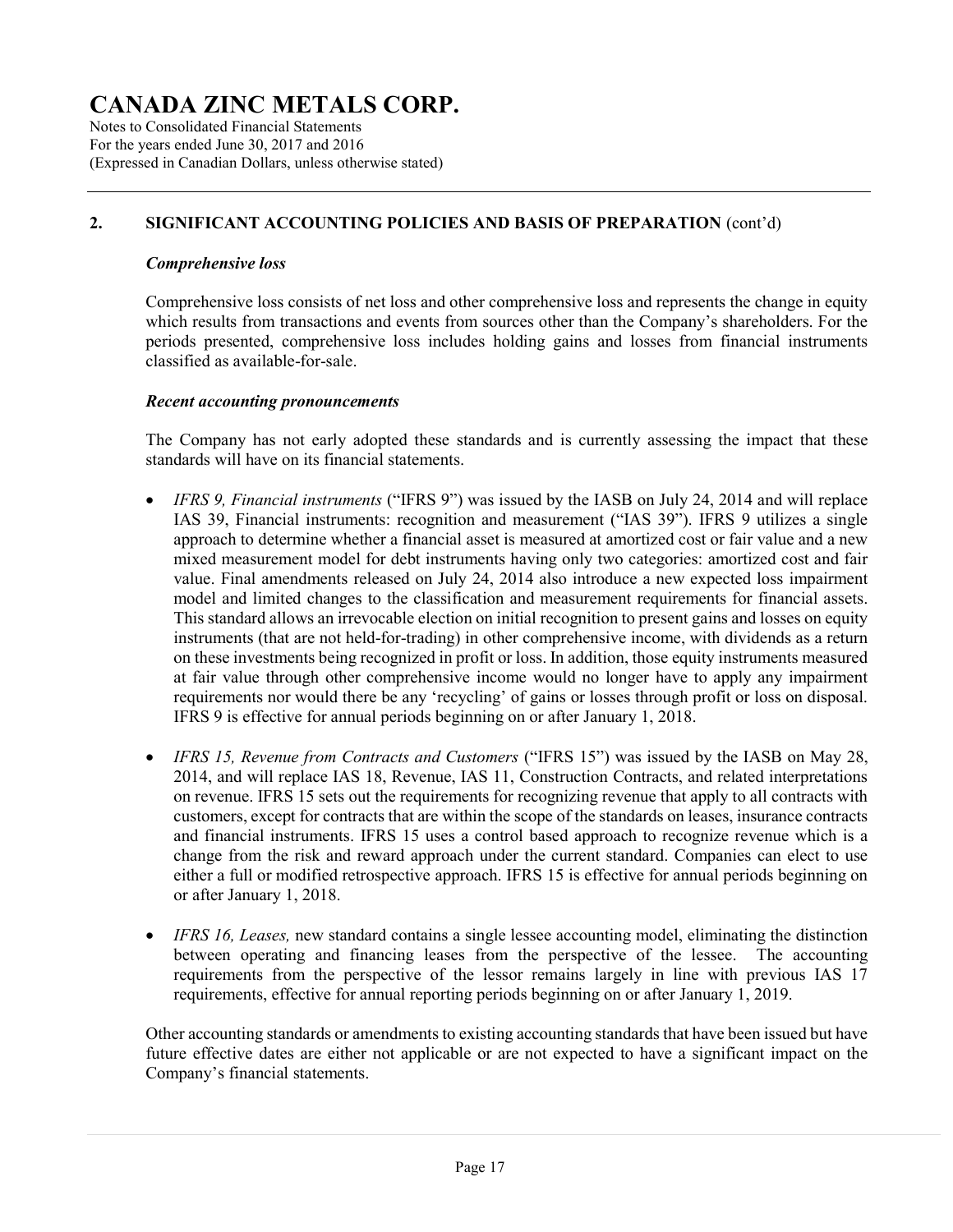Notes to Consolidated Financial Statements For the years ended June 30, 2017 and 2016 (Expressed in Canadian Dollars, unless otherwise stated)

### 3. RECEIVABLES

|                              | 2017   |   | 2016   |
|------------------------------|--------|---|--------|
| Government Sales Tax credits | 42,871 | S | 14,303 |
| Accrued interest (Note 6)    | 292    |   | 338    |
|                              | 43,163 |   | 14,641 |

#### 4. LOAN RECEIVABLE

During the year ended June 30, 2017, the Company advanced \$100,000 to an operating entity of a company, which now has a director in common under a promissory note bearing interest at a rate of 10% per annum for a period of 6 months. The loan is classified as a short-term loan receivable subsequently measured at amortized cost. The loan matured on February 25, 2017 and was extended for an additional 6 month period bearing the same interest rate of 10% per annum. At June 30, 2017, the loan receivable balance was \$108,466 (June 30, 2016 - \$Nil) including accrued interest of \$8,466 (June 30, 2016 - \$Nil).

Subsequent to June 30, 2017, the loan was extended an additional 6 months at the same terms.

#### 5. MARKETABLE SECURITIES

The Company holds marketable securities that have been designated as available-for-sale as follows:

|                                                                |    | 2017          |    | 2016                |
|----------------------------------------------------------------|----|---------------|----|---------------------|
| Common shares of public companies:                             |    |               |    |                     |
| Fair value, beginning of year                                  | \$ | 90,400        | \$ | 48,245              |
| Purchases                                                      |    | 38,334        |    | 116,454             |
| Proceeds from sales                                            |    | (137,744)     |    | $(4,105)^{(1)}$     |
| Gains (losses) realized on sale                                |    | 38,581 $(1)$  |    | $(578,629)^{(1)}$   |
| Write-off of marketable securities                             |    |               |    | $(1,071,485)^{(2)}$ |
| Reclassification of previously recognized<br>unrealized losses |    | $3,163^{(1)}$ |    | $1,617,599^{(1,2)}$ |
| Unrealized gains (losses)                                      |    | 83,708        |    | (37, 679)           |
| Fair value, end of year                                        | S  | 116,442       | S  | 90,400              |

(1) During the year ended June 30, 2017, the Company realized a gain of \$38,581 (2016 – a loss of \$578,629) on the sale of marketable securities, which includes a reclassification of previously recognized unrealized losses of \$3,163 (2016 - \$569,834) from Accumulated Other Comprehensive Loss ("AOCL") to Deficit.

(2) During the year ended June 30, 2016, the Company recorded a \$1,071,485 write-off for its holdings in a suspended company. The write-off amount included a reclassification of previously accumulated unrealized losses of \$1,047,765 from AOCL to Deficit.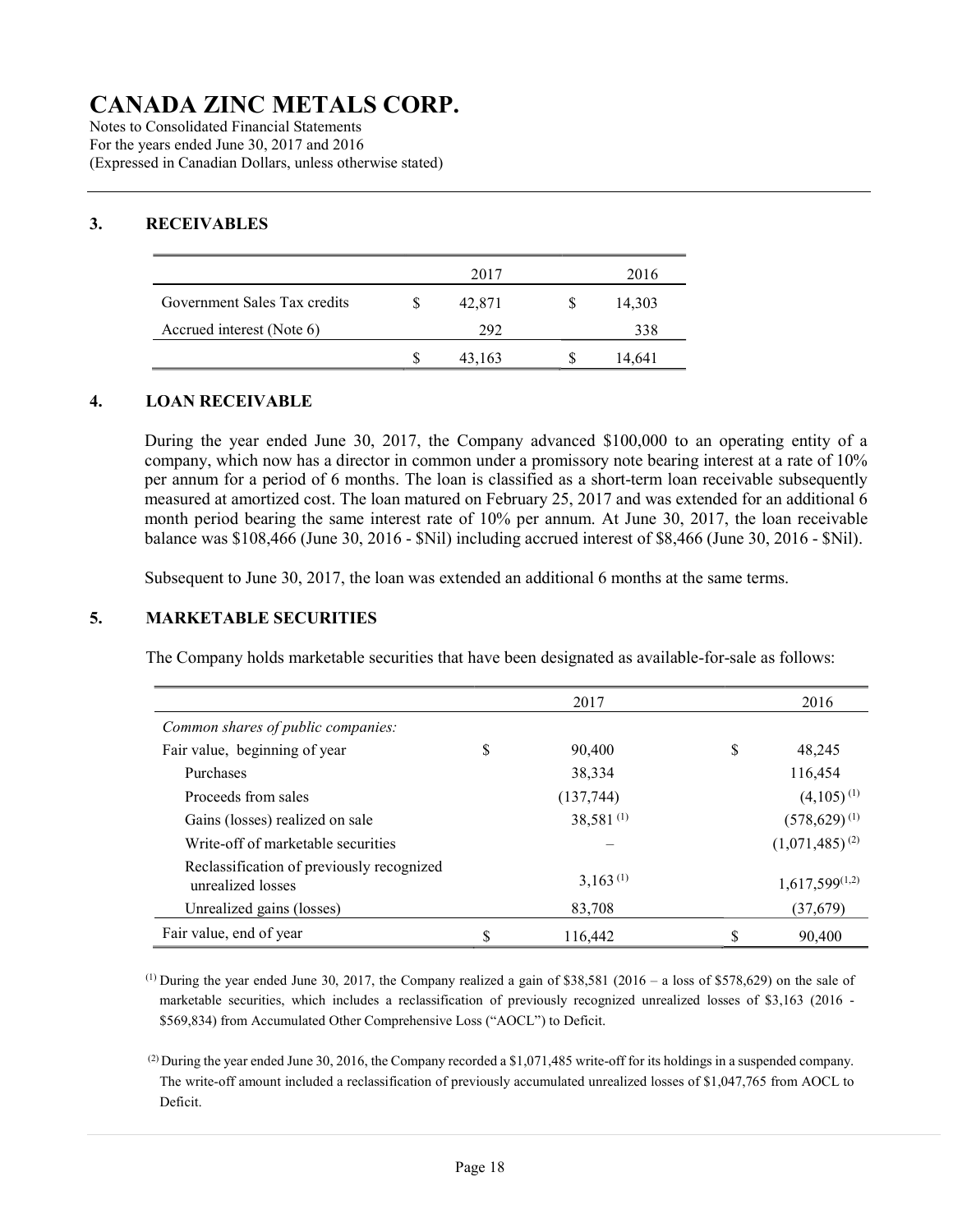Notes to Consolidated Financial Statements For the years ended June 30, 2017 and 2016 (Expressed in Canadian Dollars, unless otherwise stated)

### 6. INVESTMENTS

Investments consist of highly liquid Canadian dollar denominated non-redeemable guaranteed investment certificates ("GIC") yielding an average fixed interest rate of 1.33% per annum with maturity dates within one year. The investments are classified as FVTPL financial assets. The counter-party is a financial institution.

At June 30, 2017, the Company held two GIC investments with total principal amount of \$4,000,000 (2016 - \$4,000,000) and accrued interest of \$13,023 (2016 - \$19,351).

During the year ended June 30, 2017, the Company received an aggregate interest of \$62,247 (2016 - \$24,012) from its two GIC investments that matured on December 12, 2016 and June 1, 2017. The proceeds were re-invested into new GICs upon maturity.

### 7. OTHER ASSETS

Other assets comprise of reclamation bonds totalling \$332,500 (2015 – \$332,500) posted as security deposits with the Government of British Columbia in relation to the Akie and Kechika Regional properties. The reclamation bonds are deposited in GICs through a financial institution and earn an average annual variable interest rate of approximately 0.85% and reinvested on an annual basis immediately at maturity. Interest accrued on the GICs is included in receivables (Note 3).

### 8. TRADE PAYABLES AND ACCRUED LIABILITIES

|                             |   | 2017    |   | 2016    |
|-----------------------------|---|---------|---|---------|
| <b>Exploration payables</b> | S | 533,283 |   | 32,822  |
| Other trade payables        |   | 45,813  |   | 64,308  |
| Accrued liabilities         |   | 54,037  |   | 42,000  |
|                             | S | 633,133 | S | 139,130 |

### 9. FLOW-THROUGH PREMIUM LIABILITY

|                            | 2017      | 2016       |
|----------------------------|-----------|------------|
| Balance, beginning of year |           | 136,725    |
| Recorded                   | 448,218   |            |
| Amortized                  | (140,086) | (136, 725) |
| Balance, end of year       | 308,132   |            |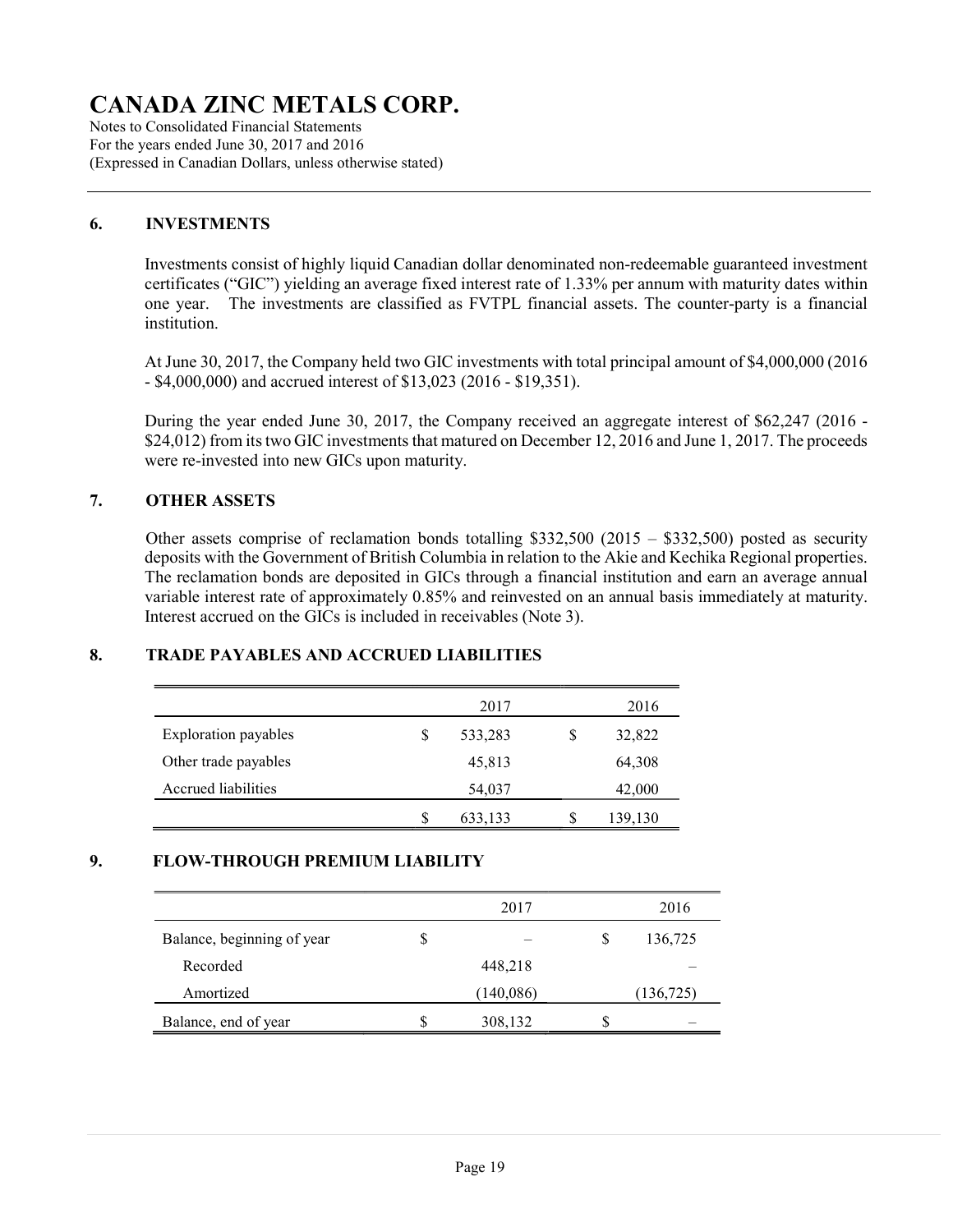Notes to Consolidated Financial Statements For the years ended June 30, 2017 and 2016 (Expressed in Canadian Dollars, unless otherwise stated)

### 9. FLOW-THROUGH PREMIUM LIABILITY (cont'd)

On December 15, 2016, the Company completed a flow-through private placement of 1,173,608 shares (Note 12(b)(i)) at a price of \$0.52 per flow-through share. The Company recorded a flow-through liability of \$140,833 (2016 - \$Nil) in connection with the flow-through private placement, which was calculated based on an estimated premium of approximately \$0.12 per flow-through share issued.

On April 5, 2017, the Company completed a flow-through private placement of 3,415,390 shares (Note 12(b)(iii)) at a price of \$0.44 per flow-through share. The Company recorded a flow-through liability of \$307,385 (2016 - \$Nil) in connection with the flow-through private placement, which was calculated based on an estimated premium of approximately \$0.09 per flow-through share issued.

The flow-through premium liabilities does not represent a cash liability to the Company, and are to be fully amortized to the statement of operations and comprehensive loss pro-rata with the amount of qualifying flow-through expenditures that were incurred in calendar 2017.

The flow-through agreements require the Company to renounce certain deductions for Canadian exploration expenditures incurred on the Company's resource properties. The Company has renounced exploration expenditures of \$610,276 to the flow-through subscribers for calendar 2016 using the "lookback" rule and intends to incur the expenditures in the current calendar year. When the Company uses the "look-back" rule to renounce exploration expenditures to investors before the Company actually incurs them, the Company is liable for the flow-through Part XII.6 tax ("FT Tax").

The reconciliations of the accrued and paid FT Tax for the years ended June 30, 2017 and 2016 are as follows:

|                            |   | 2017  | 2016     |
|----------------------------|---|-------|----------|
| Balance, beginning of year | S |       | 8,006    |
| Accrued                    |   | 2,037 | 262      |
| FT Tax paid                |   |       | (8, 268) |
| Balance, end of year       |   | 2.037 |          |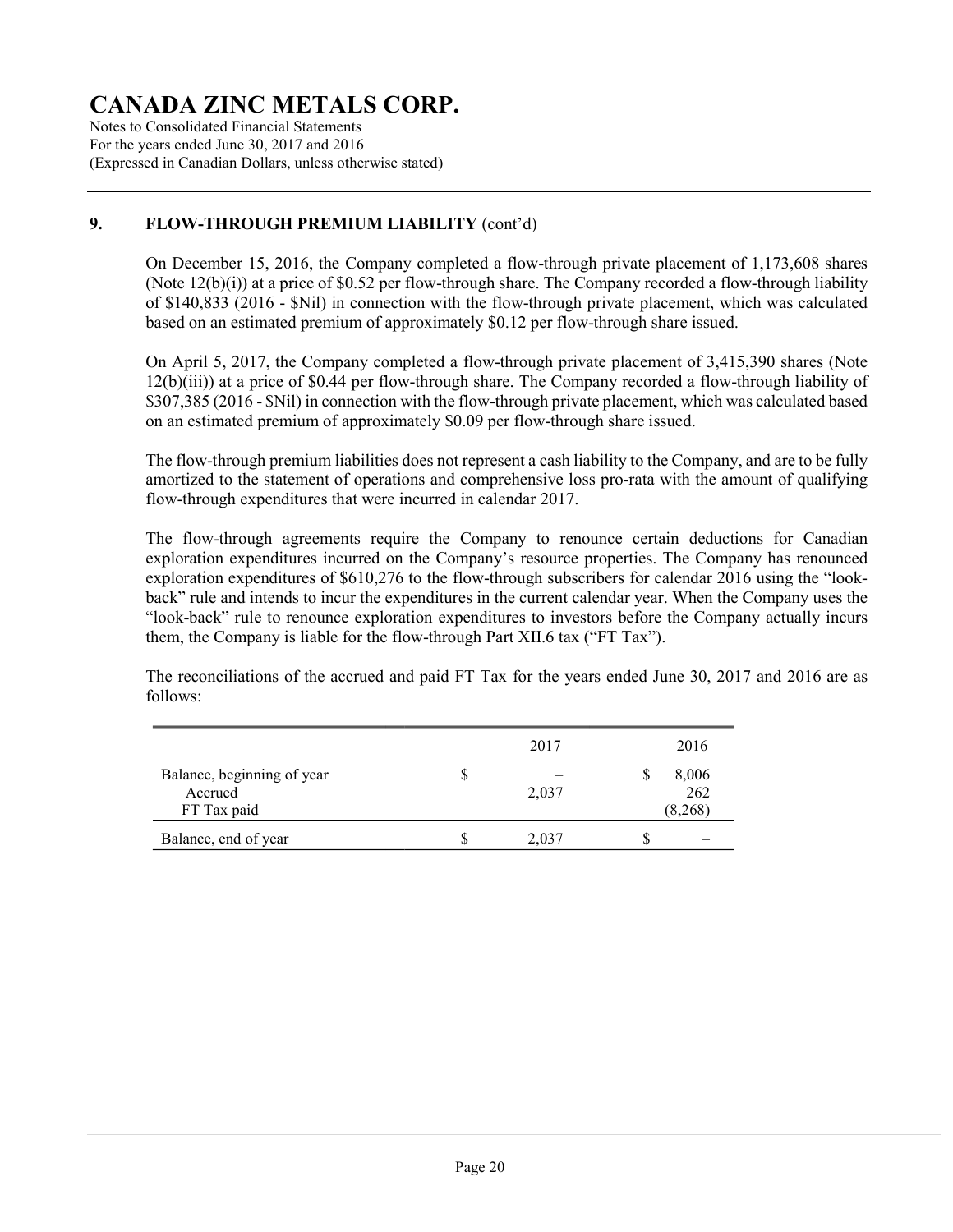Notes to Consolidated Financial Statements For the years ended June 30, 2017 and 2016 (Expressed in Canadian Dollars, unless otherwise stated)

### 10. EQUIPMENT AND LEASEHOLD IMPROVEMENTS

|                                  | Computers<br>and software |               | Office<br>equipment<br>and furniture |     | Office<br>leasehold<br>improvements |     | License $(1)$     |               | Vehicle <sup>(1)</sup>   |     | Camp<br>equipment and<br>$f$ ixtures $(1)$ |    | Camp<br>structures and<br>upgrades <sup>(1)</sup> |               | Total       |
|----------------------------------|---------------------------|---------------|--------------------------------------|-----|-------------------------------------|-----|-------------------|---------------|--------------------------|-----|--------------------------------------------|----|---------------------------------------------------|---------------|-------------|
| Cost:                            |                           |               |                                      |     |                                     |     |                   |               |                          |     |                                            |    |                                                   |               |             |
| At June 30, 2015                 | \$<br>18,217              | \$            | 18,228                               | \$  | 4,616                               | \$  | 19,000            | \$            | 37,026                   | \$  | 310,678                                    | S. | 654,554                                           | \$            | 1,062,319   |
| Acquisition                      |                           |               | 1,474                                |     |                                     |     |                   |               |                          |     | 34,213                                     |    |                                                   |               | 35,687      |
| At June 30, 2016                 | 18,217                    |               | 19,702                               |     | 4,616                               |     | 19,000            |               | 37,026                   |     | 344,891                                    |    | 654,554                                           |               | 1,098,006   |
| Acquisition                      | 1,552                     |               | $\overline{\phantom{m}}$             |     |                                     |     | 15,000            |               | $\overline{\phantom{m}}$ |     |                                            |    |                                                   |               | 16,552      |
| At June 30, 2017                 | \$<br>19,769              | \$            | 19,702                               | S   | 4,616                               | S   | 34,000            | <sup>\$</sup> | 37,026                   | \$  | 344,891                                    | S  | 654,554                                           |               | \$1,114,558 |
| <b>Accumulated depreciation:</b> |                           |               |                                      |     |                                     |     |                   |               |                          |     |                                            |    |                                                   |               |             |
| At June 30, 2015                 | \$<br>12,186              | \$.           | 10,352                               | \$. | 3,231                               | \$. | 18,697            | <sup>\$</sup> | 28,938                   | \$. | 153,804                                    | S. | 338,332                                           | <sup>\$</sup> | 565,540     |
| Depreciation                     | 3,649                     |               | 1,722                                |     | 924                                 |     | 303               |               | 2,426                    |     | 41,611                                     |    | 79,055                                            |               | 129,690     |
| At June 30, 2016                 | 15,835                    |               | 12,074                               |     | 4,155                               |     | 19,000            |               | 31,364                   |     | 195,415                                    |    | 417,387                                           |               | 695,230     |
| Depreciation                     | 1,737                     |               | 1,526                                |     | 461                                 |     | 4,125             |               | 1,699                    |     | 37,369                                     |    | 59,292                                            |               | 106,209     |
| At June 30, 2017                 | \$<br>17,572              | S             | 13,600                               | \$. | 4,616                               | \$  | 23,125            | <sup>\$</sup> | 33,063                   | \$  | 232,784                                    |    | 476,679                                           | S             | 801,439     |
| Net book value:                  |                           |               |                                      |     |                                     |     |                   |               |                          |     |                                            |    |                                                   |               |             |
| At June 30, 2016                 | \$<br>2,382               | <sup>\$</sup> | 7,628                                | S   | 461                                 | \$  | $\qquad \qquad -$ | <sup>S</sup>  | 5,662                    | \$  | 149,476                                    | S. | 237,167                                           | <b>S</b>      | 402,776     |
| At June 30, 2017                 | \$<br>2,197               | \$            | 6,102                                | \$  | $\qquad \qquad$                     | \$  | 10,875            | <sup>\$</sup> | 3,963                    | \$  | 112,107                                    | S. | 177,875                                           | S             | 313,119     |

(1) License, vehicles, camp equipment and fixtures and camp upgrades are used for exploration and evaluation activities. Depreciation for these items of \$102,485 for the year ended June 30, 2017 (2016 - \$123,395) has been capitalized to exploration and evaluation assets (Note 11). Depreciation of the remaining items of \$3,724 (2016 - \$6,295) has been expensed.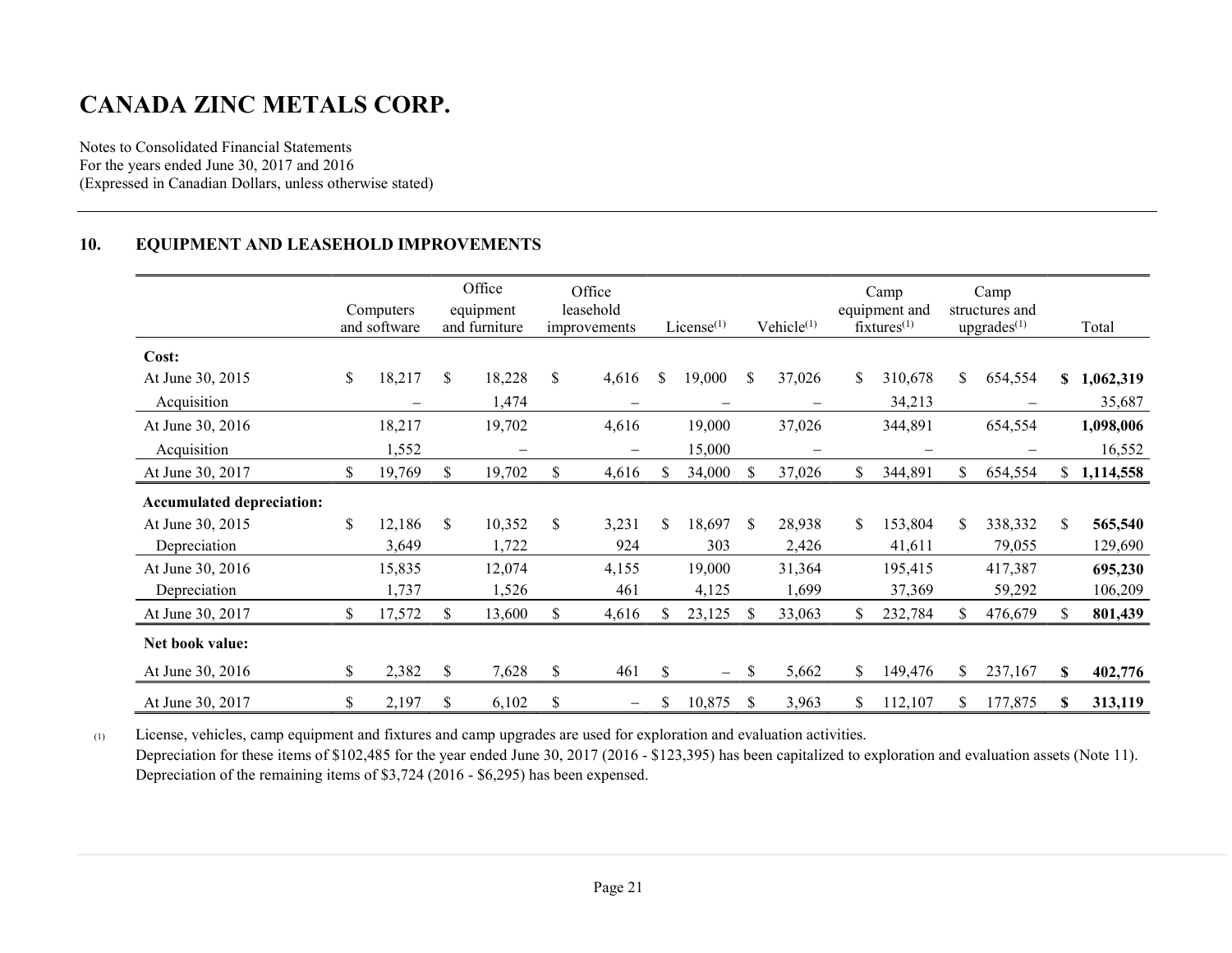Notes to Consolidated Financial Statements For the years ended June 30, 2017 and 2016 (Expressed in Canadian Dollars, unless otherwise stated)

### 11. EXPLORATION AND EVALUATION ASSETS

Title to exploration and evaluation assets involves certain inherent risks due to the difficulties of determining the validity of certain claims as well as the potential for problems arising from the frequently ambiguous conveyancing history characteristic of many resource claims. The Company has investigated title to all of its exploration and evaluation assets and, to the best of its knowledge, title to all of its claims are in good standing.

### Akie Property, British Columbia

The Akie property is the Company's flagship exploration project and is host to the Cardiac Creek SEDEX Zn-Pb-Ag deposit. The Company owns a 100% interest in the Akie property, which resulted from Company expenditures and the acquisition of Ecstall Mining Corporation.

### Kechika Regional project, British Columbia

The Kechika Regional project, represented by a series of contiguous property blocks including Pie and Mt. Alcock, extends northwest from the Akie property. The Company owns a 100% interest in these properties, which were acquired during fiscal 2007 and 2008, including the acquisition of Ecstall. The interest in the Mt. Alcock property is subject to a 1.0 % net smelter royalty.

In September 2013, the Company entered into an option agreement (the "Agreement') with Teck Resources Limited ("Teck") pursuant to which Teck can acquire up to a 70% interest in the Company's Pie, Cirque East and Yuen properties (the "Property"), three of the 10 regional properties that make up the Kechika Regional Project. The terms of the Agreement were amended on September 23, 2015 to revise the dates on which required exploration expenditures had to be incurred.

The Agreement outlines two options (the "Options") that are subject to certain expenditure requirements as outlined below:

- Under the first Option, Teck can earn an undivided 51% interest in and to the Property by incurring a cumulative aggregate of \$3,500,000 in exploration expenditures on the Property on or before December 31, 2017 (extended from September 30, 2017), with \$500,000 in exploration expenditures to be completed on or before September 30, 2014 (incurred) and \$1,295,000 (amended from \$1,500,000 and incurred) in cumulative exploration expenditures to be completed on or before December 31, 2015 (extended from September 30, 2015).
- Under the second Option, Teck may elect to acquire an additional 19% interest in the Property for a total of 70% by incurring an additional \$5,000,000 in exploration expenditures (for a total aggregate of \$8,500,000 in exploration expenditures) on the Property on or before September 30, 2019.

Subject to one or more of the Options being exercised, Teck and the Company will form a joint venture to continue with exploration and, if warranted, development of the Property.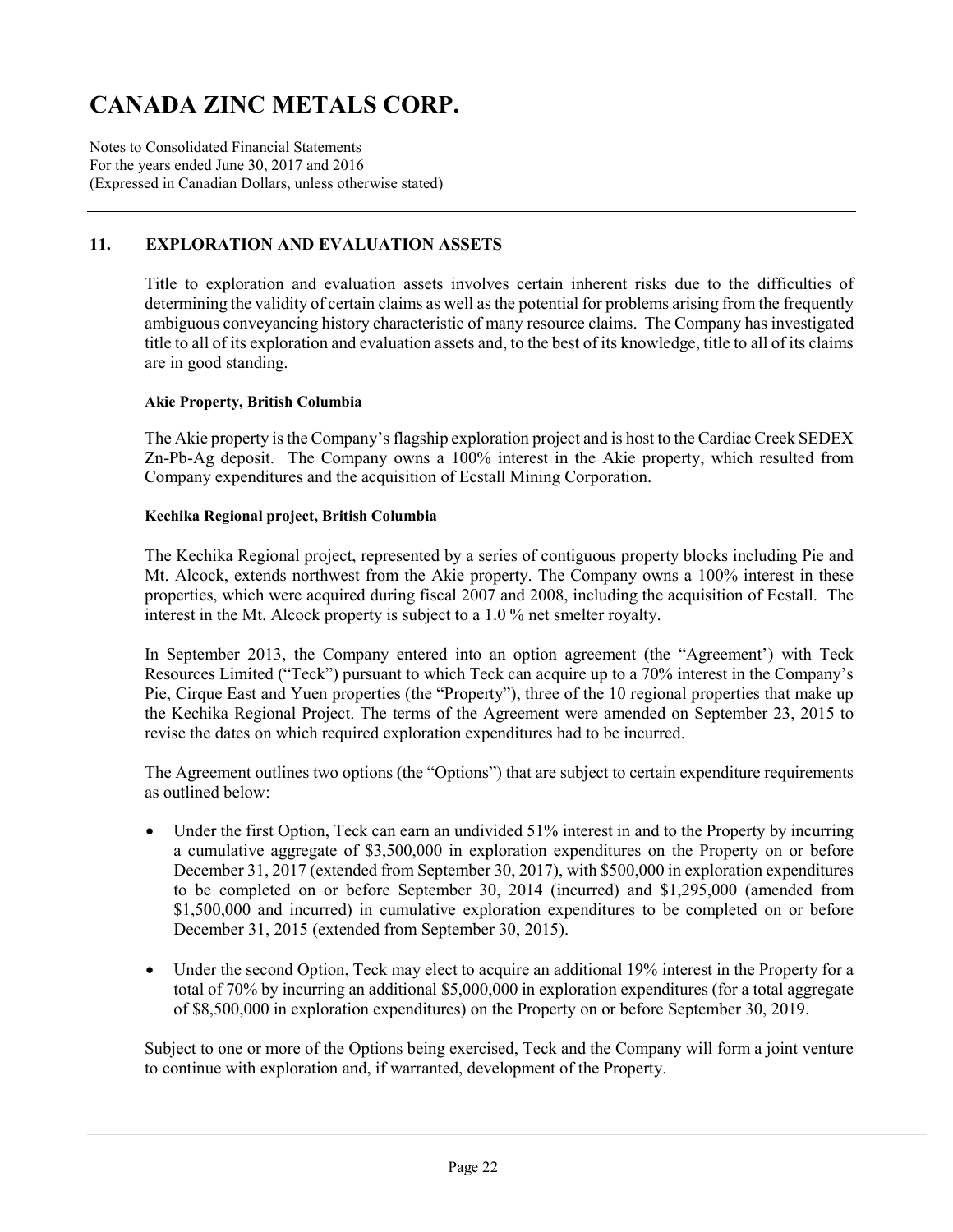Notes to Consolidated Financial Statements For the years ended June 30, 2017 and 2016 (Expressed in Canadian Dollars, unless otherwise stated)

### 11. EXPLORATION AND EVALUATION ASSETS (cont'd)

The Company received a summary of costs from Teck confirming that during calendar 2016 a total of \$1,644,201 was spent on the Property on mapping, sampling, geophysics and drilling. The cumulative expenditures incurred on the Property total \$3,034,800 to the end of December 31, 2016.

Portions of the Property fall within the area of interest provisions of the Teck and Korea Zinc joint venture (the "T-KZ JV") on their adjoining Cirque property. Korea Zinc elected to include the Agreement under the T-KZ JV and delivered Notice of Participation in the Agreement to the Company in November of 2013. Teck and Korea Zinc each hold a 50% interest in the T-KZ JV and, as a result of the Notice of Participation, will share any interest which may be acquired under the Agreement.

|                                                              |    | <b>Akie Property</b> | Kechika Regional |     | <b>Total</b> |
|--------------------------------------------------------------|----|----------------------|------------------|-----|--------------|
| <b>Acquisition Costs:</b><br>Balance, June 30, 2016 and 2017 | \$ | 24,165,241           | \$<br>336,785    | \$  | 24,502,026   |
|                                                              |    |                      |                  |     |              |
| Deferred exploration costs:                                  |    |                      |                  |     |              |
| Balance, June 30, 2015                                       | \$ | 39,114,298           | \$<br>4,624,430  | \$. | 43,738,728   |
| Camp equipment, depreciation                                 |    | 123,395              |                  |     | 123,395      |
| Airborne geophysical survey                                  |    | 6,725                | 6,175            |     | 12,900       |
| Drilling                                                     |    | 1,440,861            |                  |     | 1,440,861    |
| Geology                                                      |    | 49,517               | 938              |     | 50,455       |
| Community consultations                                      |    | 95,937               |                  |     | 95,937       |
| Environmental studies and permit                             |    |                      |                  |     |              |
| compliance monitoring                                        |    | 76,126               |                  |     | 76,126       |
| Less:                                                        |    |                      |                  |     |              |
| $METC^*$                                                     |    | (85,291)             |                  |     | (85,291)     |
| <b>Balance, June 30, 2016</b>                                |    | 40,821,568           | 4,631,543        |     | 45,453,111   |
| Camp equipment, depreciation (Note 10)                       |    | 102,485              |                  |     | 102,485      |
| Airborne geophysical survey                                  |    | 2,075                | 4,200            |     | 6,275        |
| Drilling                                                     |    | 577,417              |                  |     | 577,417      |
| Geology                                                      |    | 72,924               | 6,683            |     | 79,607       |
| Technical review and engineering                             |    | 30,258               |                  |     | 30,258       |
| Community consultations                                      |    | 937                  |                  |     | 937          |
| Environmental studies and permit                             |    |                      |                  |     |              |
| compliance monitoring                                        |    | 18,944               |                  |     | 18,944       |
| <b>Balance, June 30, 2017</b>                                | \$ | 41,626,608           | \$<br>4,642,426  | \$  | 46,269,034   |
|                                                              |    |                      |                  |     |              |
| <b>Total, June 30, 2016</b>                                  | S  | 64,986,809           | \$<br>4,968,328  | S   | 69,955,137   |
| <b>Total, June 30, 2017</b>                                  | \$ | 65,791,849           | \$<br>4,979,211  | S   | 70,771,060   |

Summary of exploration expenditures incurred on various properties: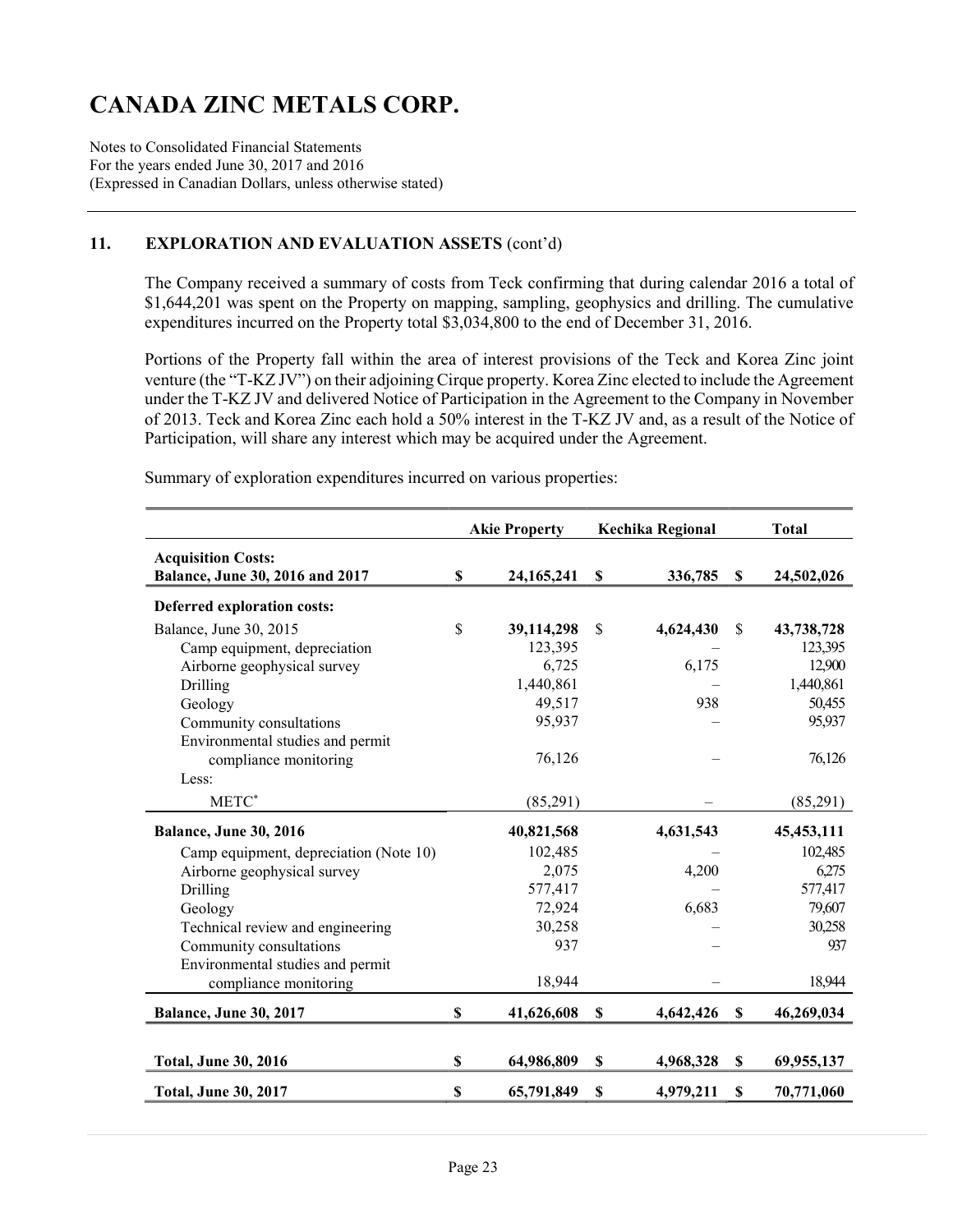Notes to Consolidated Financial Statements For the years ended June 30, 2017 and 2016 (Expressed in Canadian Dollars, unless otherwise stated)

### 11. EXPLORATION AND EVALUATION ASSETS (cont'd)

\* The Company applies for the 20% British Columbia Mining Exploration Tax Credit ("METC") and the enhanced tax credit of an additional 10% for Mountain Pine Beetle affected areas, on qualified mining exploration costs incurred. During the year ended June 30, 2016, the Company received METC of \$85,291 on qualified exploration expenditures incurred in fiscal 2015 in excess of the amounts renounced to flow-through investors. The Company's BC METC application of \$175,301 for fiscal 2016 is currently pending an assessment by Canada Revenue Agency and has not been included in the receivables balance as at June 30, 2017.

### 12. CAPITAL STOCK AND RESERVES

#### (a) Authorized

Unlimited common shares without par value

#### (b) Issued and outstanding

During the year ended June 30, 2017, the Company completed the following equity transactions:

- (i) On December 15, 2016, the Company completed a flow-through private placement of 1,173,608 flow-through shares at a price of \$0.52 per share for gross proceeds of \$610,276. A flow-through premium liability of \$140,833 was recorded in connection with this private placement (Note 9);
- (ii) On December 15, 2016, the Company also completed a brokered private placement of 3,676,000 units at a price of \$0.40 per unit for gross proceeds of \$1,470,400, and a non-brokered private placement of 1,787,500 units at a price of \$0.40 per unit for gross proceeds of \$715,000. Each unit consisted of one common share and one-half share purchase warrant of the Company. Each whole warrant entitles the holder to purchase one additional common share at a price of \$0.55 for a period of 24 months from closing.

The Company paid an aggregate cash finders' fee of \$139,219 and incurred regulatory filing fees, legal fees and other expenses of \$99,358 in connection with the December 2016 private placements;

- (iii) On April 5, 2017, the Company completed a flow-through private placement of 3,415,390 flowthrough shares at a price of \$0.44 per share for gross proceeds of \$1,502,772. A flow-through premium liability of \$307,385 was recorded in connection with this private placement (Note 9);
- (iv) On April 5, 2017, the Company also completed a non-brokered private placement of 1,310,857 units at a price of \$0.35 per unit for gross proceeds of \$458,800. Each unit consisted of one common share and one-half share purchase warrant of the Company. Each whole warrant entitles the holder to purchase one additional common share at a price of \$0.50 for a period of 24 months from closing.

The Company paid an aggregate cash finders' fee of \$114,691 and incurred regulatory filing fees and other expenses of \$17,356 in connection with the April 2017 private placements.

The Company also issued 70,071 share purchase warrants to certain finders. Each finder's warrant entitles the holder to purchase one common share of the Company at a price of \$0.45 per share for a two-year period from closing. The finder's warrants were recorded at a fair value of \$5,992 (Note 12(d));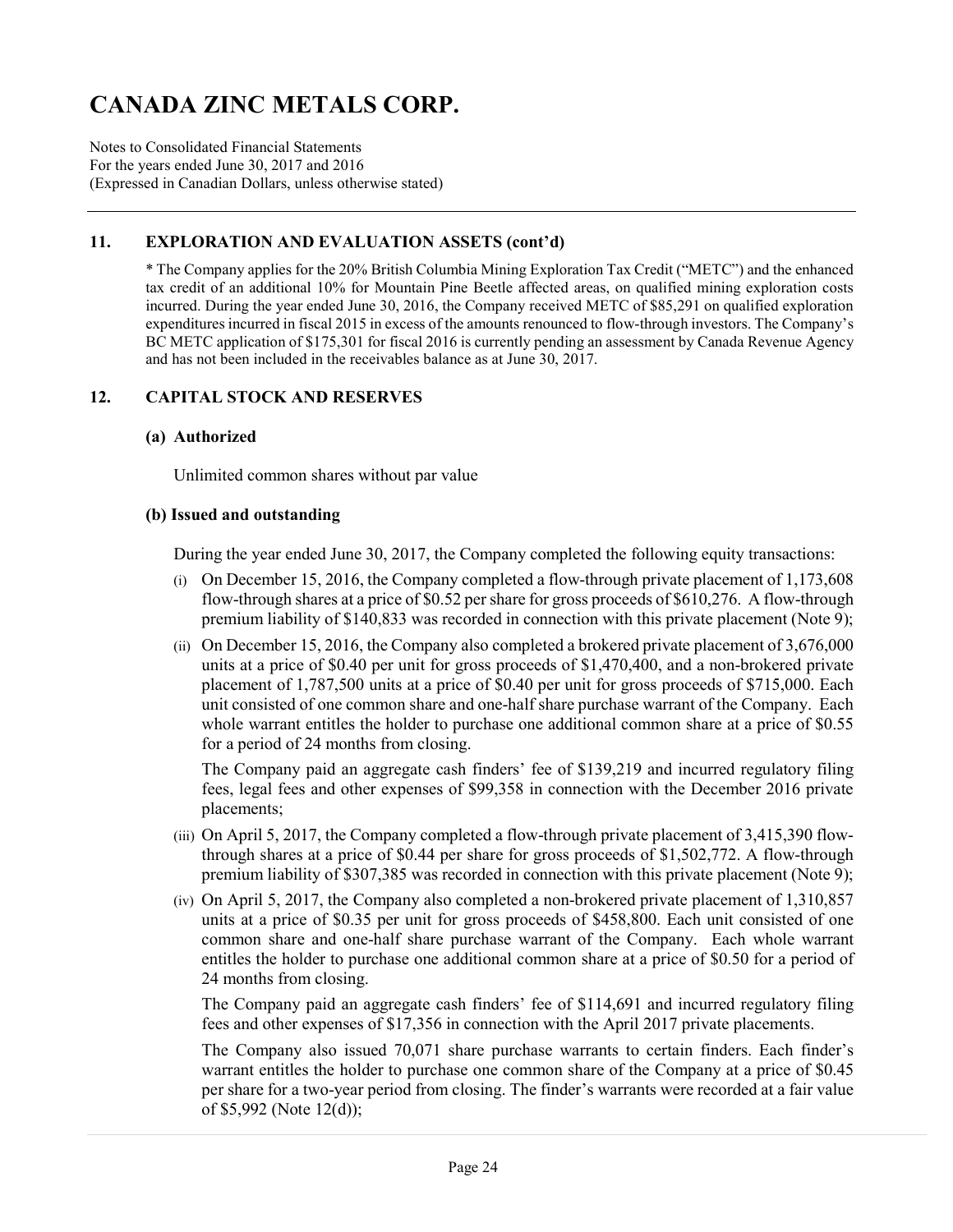Notes to Consolidated Financial Statements For the years ended June 30, 2017 and 2016 (Expressed in Canadian Dollars, unless otherwise stated)

### 12. CAPITAL STOCK AND RESERVES (cont'd)

### (b) Issued and outstanding (cont'd)

- (v) 45,000 share options were exercised at a price of \$0.23 per share, and 45,000 common shares were issued for total proceeds of \$10,350. In addition, a reallocation of \$46,902 from reserves to capital stock was recorded on the exercise of these options. This amount constitutes the fair value of options recorded at the original grant date and subsequent repricing;
- (vi) The Company received TSX Venture Exchange ("TSX-V") approval for its new Normal Course Issuer Bid ("NCIB") application to purchase at market price up to 7,609,971 common shares, being approximately 5% of the Company's issued and outstanding common shares, through the facilities of the TSX-V. The bid commenced on August 2, 2016 and will stay open for another 12 months;
- (vii) The Company repurchased 581,000 of its common shares under the NCIB for total consideration of \$187,951 at a weighted average price of \$0.32 per share; and
- (viii)215,000 common shares repurchased under the NCIB, of which 198,000 common shares were repurchased in fiscal 2016, were cancelled and returned to the Company's treasury in July 2016. Upon the cancellation, \$136,956 was recorded as a reduction to capital stock for the assigned value of the shares, and \$103,156 was allocated to reserves.

During the year ended June 30, 2016:

- (ix) the Company received TSX-Vapproval for its new Normal Course Issuer Bid ("NCIB") application to purchase at market price up to 7,620,721 common shares, being approximately 5% of the Company's issued and outstanding common shares, through the facilities of the TSX-V. The bid commenced on August 1, 2015 and stayed open for 12 months;
- (x) the Company repurchased 202,000 of its common shares under the NCIB for total consideration of \$31,165 at a weighted average price of \$0.15 per share; and
- (xi) 149,000 common shares repurchased under the NCIB, of which 145,000 common shares were repurchased in fiscal 2015, were cancelled and returned to the Company's treasury in July 2015. Upon the cancellation, \$94,978 was recorded as a reduction to capital stock for the assigned value of the shares, and \$44,170 was allocated to reserves.

### (c) Share options

 The Company has adopted a 20% fixed share option plan whereby the Company has reserved 20,557,283 common shares under the plan. The term of any options granted under the plan is fixed by the Board of Directors and may not exceed ten years from date of grant.

 The number of options granted to a consultant in a 12 month period must not exceed 2% of the issued shares of the Issuer from the date of grant. Options issued to consultants performing investor relations activities must vest in stages over 12 months with no more than 1/4 of the options vesting in any three month period. Share options granted to directors, officers and employees of the Company vest immediately.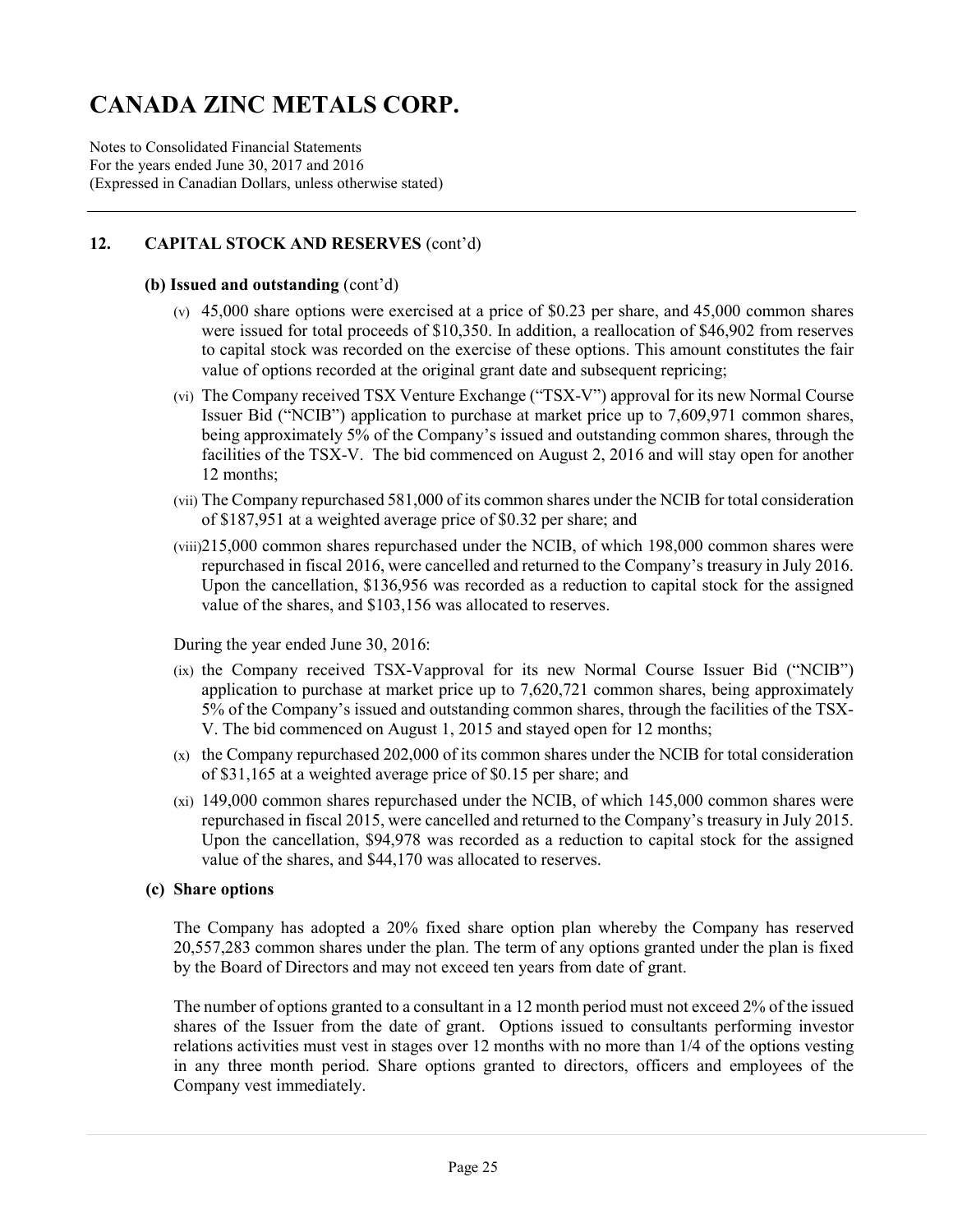Notes to Consolidated Financial Statements For the years ended June 30, 2017 and 2016 (Expressed in Canadian Dollars, unless otherwise stated)

### 12. CAPITAL STOCK AND RESERVES (cont'd)

### (c) Share options (cont'd)

Share option transactions are summarized as follows:

|                            | Options<br>Outstanding | Weighted Average<br><b>Exercise Price</b> |
|----------------------------|------------------------|-------------------------------------------|
| Outstanding, June 30, 2015 | 10,622,500             | 0.39                                      |
| Expired                    | (3,645,000)            | 0.55                                      |
| Outstanding, June 30, 2016 | 6,977,500              | 0.32                                      |
| Exercised                  | (45,000)               | 0.23                                      |
| Granted                    | 2,590,000              | 0.43                                      |
| Cancelled                  | (440,000)              | 0.42                                      |
| Outstanding, June 30, 2017 | 9,082,500              | 0.34                                      |

Share options outstanding and exercisable at June 30, 2017 are summarized as follows:

|                      |                   |                    | Remaining                  |                                  |
|----------------------|-------------------|--------------------|----------------------------|----------------------------------|
| Number of<br>Options | Exercise<br>Price |                    | Life of Options<br>(Years) | Number of Options<br>Exercisable |
|                      |                   | <b>Expiry Date</b> |                            |                                  |
| 150,000              | \$0.39            | February 8, 2018   | 0.61                       | 150,000                          |
| 50,000               | \$0.60            | February 8, 2018   | 0.61                       | 50,000                           |
| 100,000              | \$1.05            | February 11, 2018  | 0.62                       | 100,000                          |
| 50,000               | \$0.23            | February 11, 2018  | 0.62                       | 50,000                           |
| 220,000              | \$0.25            | October 31, 2018   | 1.34                       | 220,000                          |
| 150,000              | \$0.40            | November 2, 2018   | 1.34                       | 150,000                          |
| 250,000              | \$0.40            | February 1, 2019   | 1.59                       | 250,000                          |
| 125,000              | \$0.55            | February 1, 2019   | 1.59                       | 125,000                          |
| 125,000              | \$0.70            | February 1, 2019   | 1.59                       | 125,000                          |
| 50,000               | \$0.40            | October 9, 2019    | 2.28                       | 50,000                           |
| 25,000               | \$0.63            | January 15, 2020   | 2.55                       | 25,000                           |
| 30,000               | \$0.23            | January 15, 2020   | 2.55                       | 30,000                           |
| 42,500               | \$0.23            | November 8, 2020   | 3.36                       | 42,500                           |
| 545,000              | \$0.55            | November 24, 2020  | 3.41                       | 445,000                          |
| 5,000                | \$0.23            | November 24, 2020  | 3.41                       | 5,000                            |
| 600,000              | \$0.35            | June 16, 2021      | 3.96                       | 600,000                          |
| 90,000               | \$0.40            | November 2, 2021   | 4.35                       | 90,000                           |
| 1,290,000            | \$0.39            | December 27, 2023  | 6.50                       | 1,290,000                        |
| 3,735,000*           | \$0.23            | April 10, 2025     | 7.78                       | 3,735,000                        |
| 1,450,000            | \$ 0.40           | September 13, 2026 | 9.21                       | 1,450,000                        |
| 9,082,500            | \$0.34            |                    | 6.31                       | 8,982,500                        |

\*subsequent to June 30, 2017, 10,000 options were exercised for proceeds of \$2,300.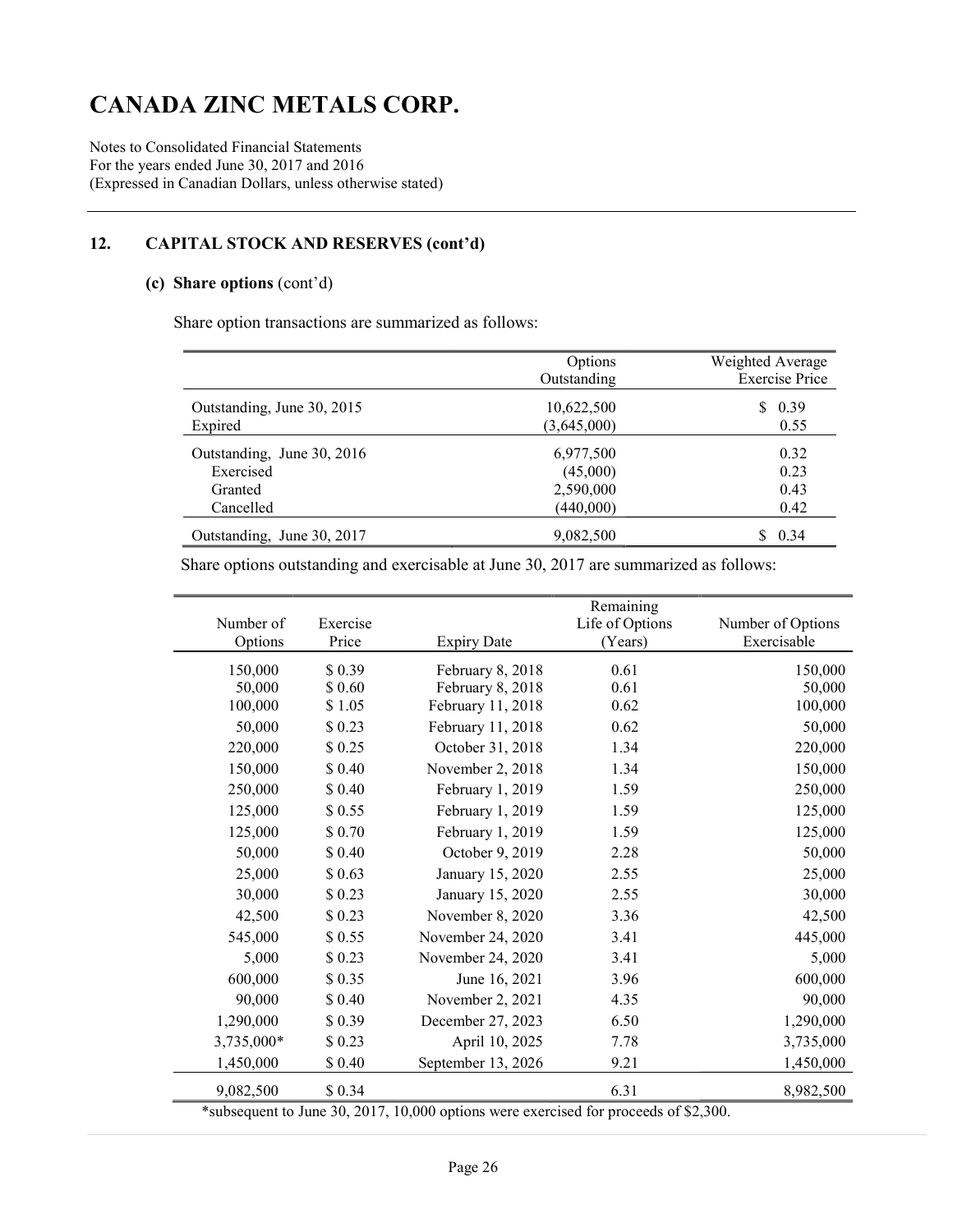Notes to Consolidated Financial Statements For the years ended June 30, 2017 and 2016 (Expressed in Canadian Dollars, unless otherwise stated)

### 12. CAPITAL STOCK AND RESERVES (cont'd)

### (c) Share options (cont'd)

During the year ended June 30, 2017, the Company granted an aggregate of  $2,590,000$  (2016 – Nil) share options to directors, officers, employees and consultants of the Company and recorded sharebased compensation expense of  $$575,248$  (2016 –  $$14,994$ ) for the vested portion of the share options granted.

The Company uses the Black-Scholes option pricing model to calculate the fair value of stock options granted. The model requires management to make estimates, which are subjective and may not be representative of actual results. Changes in assumptions can materially affect estimates of fair values. The following weighted average assumptions were used to estimate the following weighted average grant date fair values:

|                                        | 2017       | 2016 |
|----------------------------------------|------------|------|
| Number of options granted              | 2,590,000  |      |
| Risk free interest rate                | 0.85%      |      |
| Expected dividend yield                | $0\%$      |      |
| Stock price volatility                 | 69.40%     |      |
| Expected life of options               | 6.74 years |      |
| Weighted average fair value of options | \$0.23     |      |
| Forfeiture                             | $0\%$      |      |

### (d) Warrants

Share purchase warrants transactions and warrants outstanding are summarized as follows:

|                                 | Warrants<br>Outstanding | <b>Weighted Average</b><br><b>Exercise Price</b> |      |
|---------------------------------|-------------------------|--------------------------------------------------|------|
| Balance, June 30, 2015          | 1,640,375               | S                                                | 0.48 |
| Expired                         | (390, 375)              |                                                  | 0.75 |
| Balance, June 30, 2016          | 1,250,000               |                                                  | 0.40 |
| Granted (Note $12(b)(ii)(iv)$ ) | 3,457,250               |                                                  | 0.54 |
| Balance, June 30, 2017          | 4,707,250               | \$                                               | 0.50 |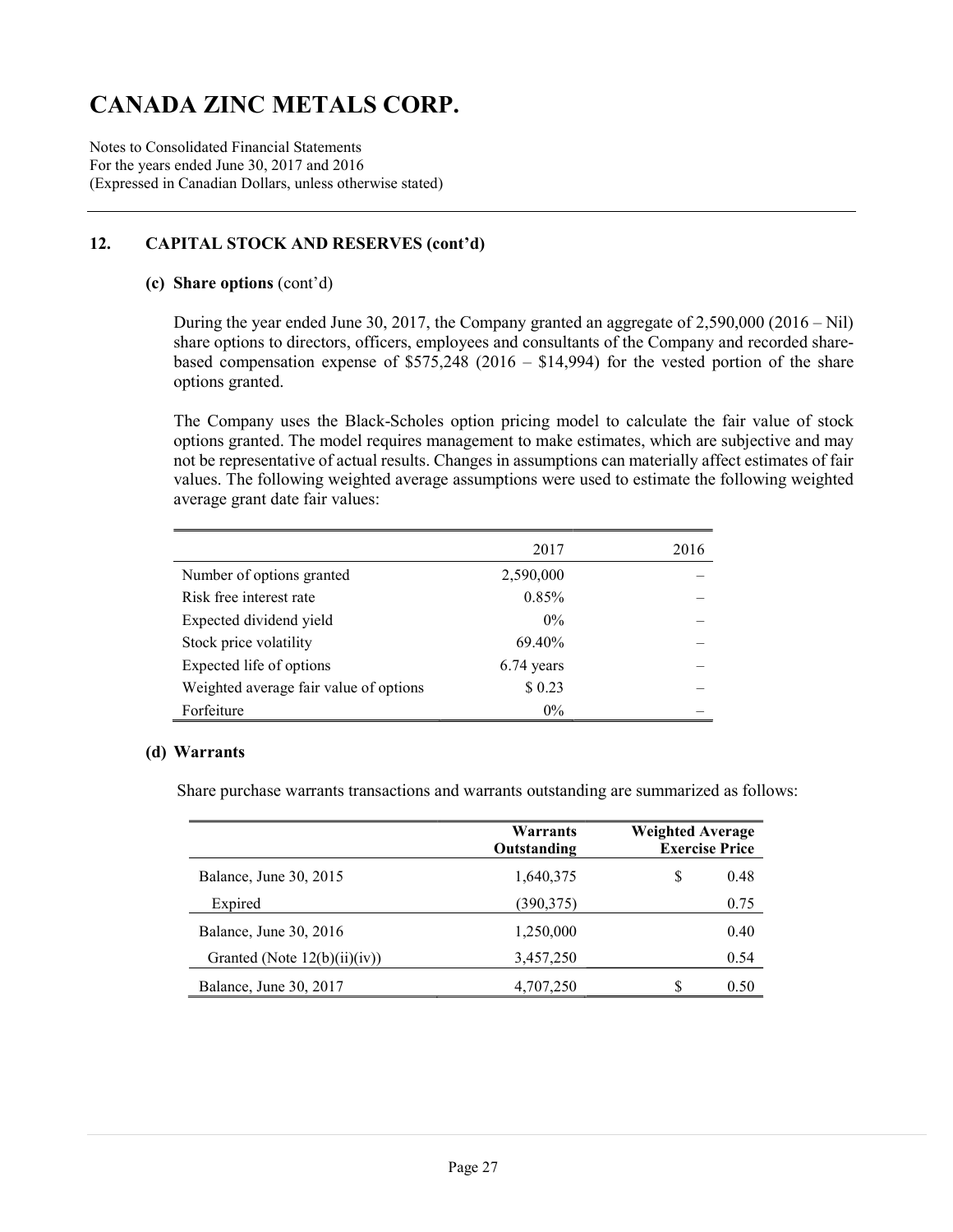Notes to Consolidated Financial Statements For the years ended June 30, 2017 and 2016 (Expressed in Canadian Dollars, unless otherwise stated)

### 12. CAPITAL STOCK AND RESERVES (cont'd)

### (d) Warrants (cont'd)

The following table summarizes the warrants outstanding at June 30, 2017:

| Number of Warrants | <b>Exercise Price</b> | <b>Expiry Date</b>                  | Remaining Life<br>of Warrants (Years) |
|--------------------|-----------------------|-------------------------------------|---------------------------------------|
| 1,250,000          | \$0.40                | September 16, $2017$ <sup>(*)</sup> | 0.21                                  |
| 2,731,750          | \$0.55                | December 15, 2018                   | 1.46                                  |
| 655,429            | \$0.50                | April 12, 2019                      | 1.78                                  |
| 70,071             | \$0.45                | April 12, 2019                      | 1.78                                  |
| 4,707,250          | \$0.50                |                                     | 1.18                                  |

(\*) Warrants expired unexercised subsequent to June 30, 2017.

During the year ended June 30, 2017, the Company recorded \$5,992 (2016 - \$Nil) in the reserves account for the 70,071 finders' warrants issued in connection with the April 2017 non flow-through private placement (Note 12(b)(iv)). The fair value of the finders' warrants granted was calculated using the Black-Scholes Option Pricing Model with the following weighted average assumptions:

|                          | 2017    | 2016 |
|--------------------------|---------|------|
| Risk free interest rate  | 0.74%   |      |
| Expected dividend yield  | $0\%$   |      |
| Stock price volatility   | 68.94%  |      |
| Expected life of options | 2 years |      |
| Forfeiture               | 0%      |      |

### (e) Reserves

| Note                            |             | Options and<br>agent<br>warrants | Finance<br>warrants | Treasury<br>shares | Total |            |  |
|---------------------------------|-------------|----------------------------------|---------------------|--------------------|-------|------------|--|
| Balance, June 30, 2015          |             | \$9,466,609                      | \$2,204,276         | 1,333,335<br>S     | S     | 13,004,220 |  |
| Share-based compensation        | 12(c)       | 14,994                           |                     |                    |       | 14.994     |  |
| Cancellation of treasury shares | 12(b)(xi)   |                                  |                     | 44,170             |       | 44,170     |  |
| Balance, June 30, 2016          |             | 9,481,603                        | 2,204,276           | 1,377,505          |       | 13,063,384 |  |
| Exercise of options             | 12(b)(v)    | (46,902)                         |                     |                    |       | (46,902)   |  |
| Finders' warrants               | 12(b)(iv)   | 5,992                            |                     |                    |       | 5,992      |  |
| Share-based compensation        | 12(c)       | 575,248                          |                     |                    |       | 575,248    |  |
| Cancellation of treasury shares | 12(b)(viii) |                                  |                     | 103,156            |       | 103,156    |  |
| Balance, June 30, 2017          |             | \$10,015,941                     | \$2,204,276         | 1,480,661<br>S.    |       | 13,700,878 |  |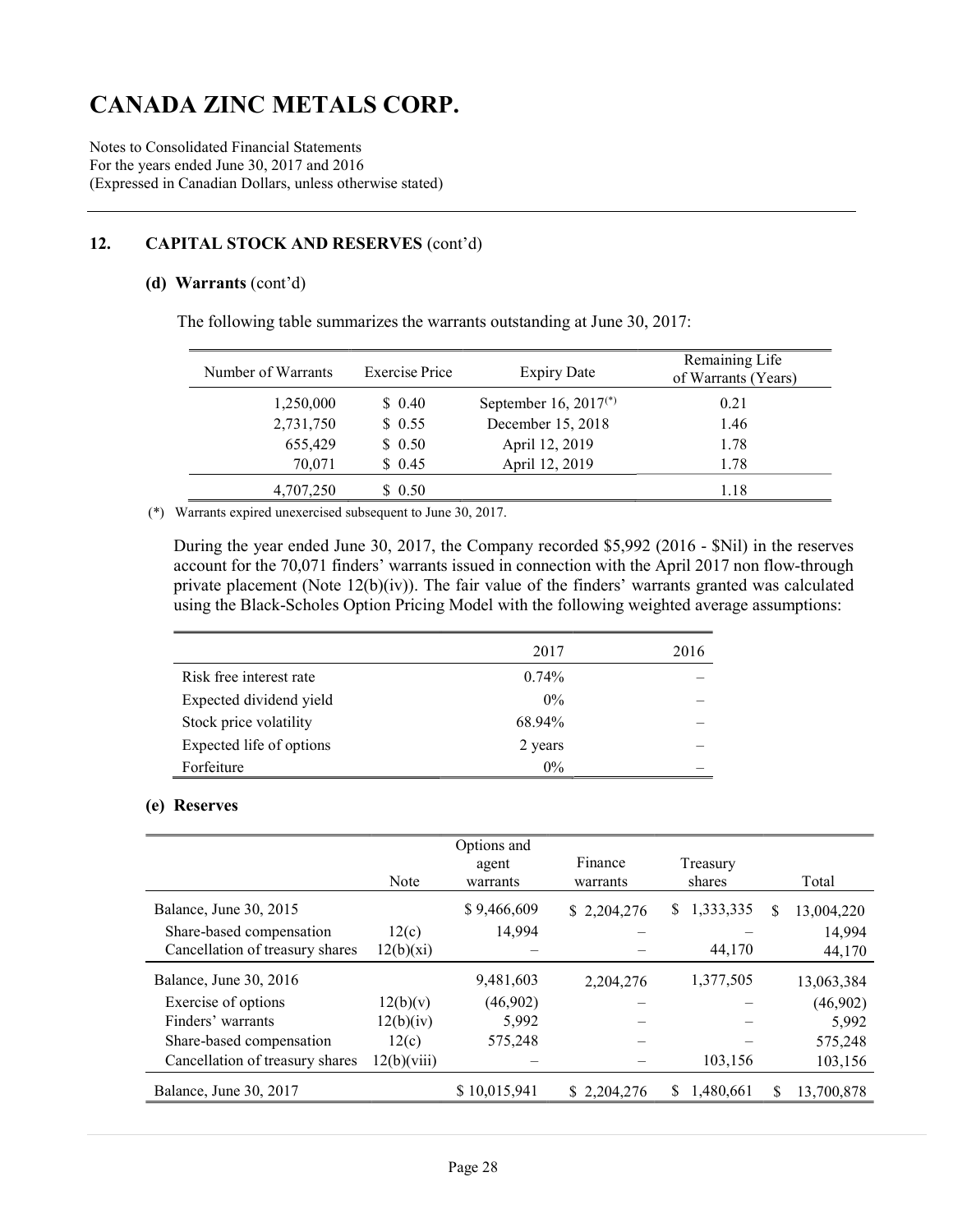Notes to Consolidated Financial Statements For the years ended June 30, 2017 and 2016 (Expressed in Canadian Dollars, unless otherwise stated)

### 13. INCOME TAXES

A reconciliation of current income taxes at statutory rates with the reported taxes is as follows:

|                                                                                                                                     | 2017                |              | 2016                |
|-------------------------------------------------------------------------------------------------------------------------------------|---------------------|--------------|---------------------|
|                                                                                                                                     |                     |              |                     |
| Net loss before income taxes                                                                                                        | \$<br>(2,550,399)   | <sup>S</sup> | (2,998,941)         |
| Expected income tax recovery at statutory tax rates                                                                                 | \$<br>(663,000)     | S            | (780,000)           |
| Non-deductible expenditures and other items<br>Impact of future income tax rates applied versus current<br>statutory rate and other | 156,000<br>17,000   |              | 439,000<br>(28,000) |
| Impact of flow through shares<br>Share issue costs                                                                                  | 158,000<br>(96,000) |              | 324,000             |
| Adjustment to prior years provision versus statuary returns and<br>expiry of non-capital losses                                     | 45,000              |              | 154,000             |
| Total deferred tax expense (recovery)                                                                                               | \$<br>(383,000)     | \$           | 109,000             |

Deferred tax expense (recovery) comprises the following:

|                                          | Note | 2017      | 2015       |
|------------------------------------------|------|-----------|------------|
| Deferred tax expense on change in        |      |           |            |
| unrecognized deductible temporary        |      |           |            |
| differences and other                    |      | (383,000) | 109,000    |
| Deferred tax recovery on amortization of |      |           |            |
| flow-through premium liability           |      | (140,086) | (136, 725) |
| Total deferred tax recovery              |      | (523,086) | (27,725)   |

The significant components of the Company's deferred tax assets and liabilities are as follows:

| Deferred tax assets (liabilities)   |    | 2017        |    | 2016        |
|-------------------------------------|----|-------------|----|-------------|
|                                     |    |             |    |             |
| Exploration and evaluation assets   | S  | (7,568,000) | S  | (7,345,000) |
| Share issue costs                   |    | 92,000      |    | 32,000      |
| Allowable capital losses            |    | 218,000     |    | 223,000     |
| Non-capital losses                  |    | 4,912,000   |    | 4,377,000   |
| Capital assets                      |    | 221,000     |    | 193,000     |
| Marketable securities               |    | (2,000)     |    | 10,000      |
| Investment tax credits              |    | 524,000     |    | 524,000     |
| Total deferred income tax liability | \$ | (1,603,000) | \$ | (1,986,000) |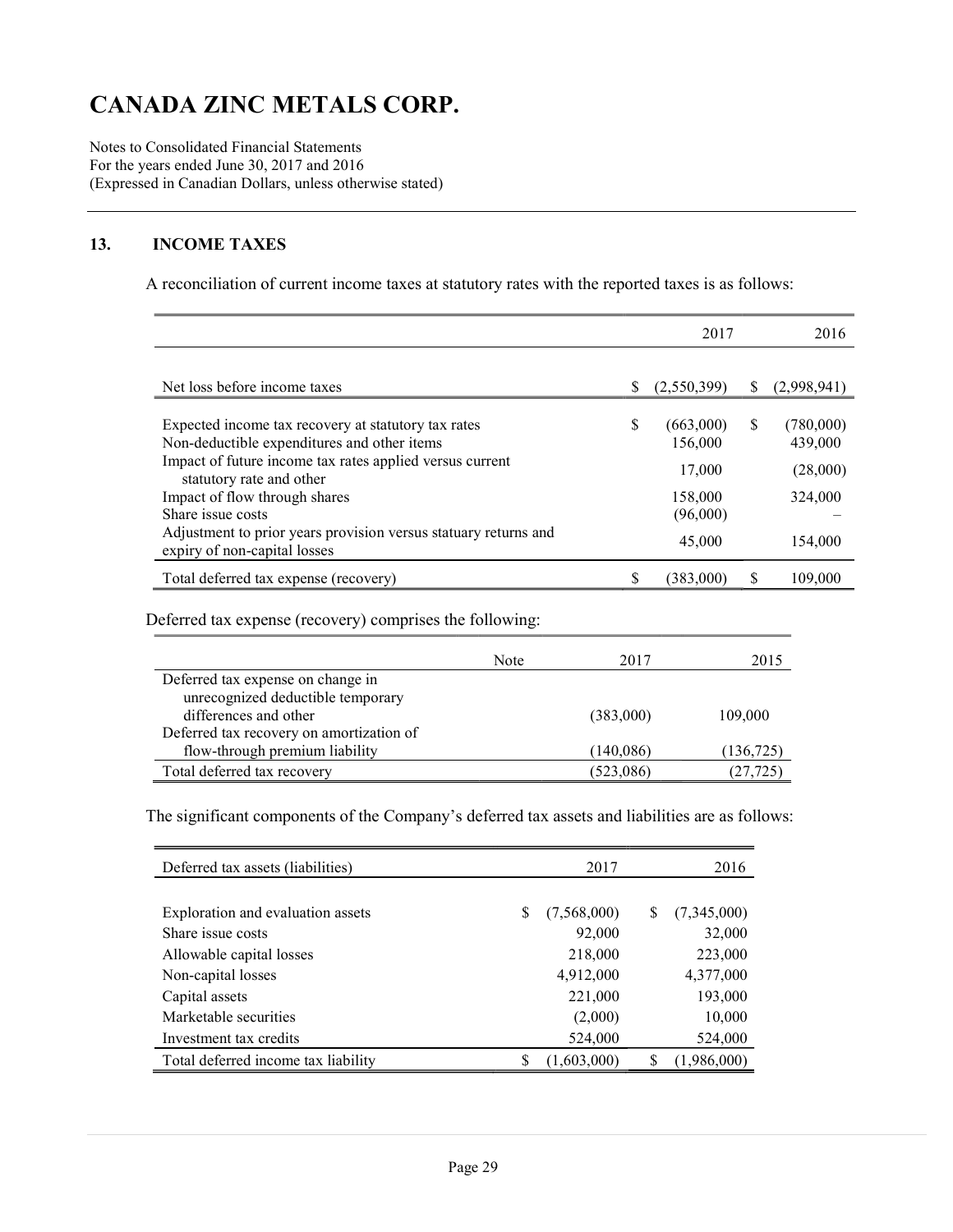Notes to Consolidated Financial Statements For the years ended June 30, 2017 and 2016 (Expressed in Canadian Dollars, unless otherwise stated)

### 13. INCOME TAXES (cont'd)

Significant components of deductible and taxable temporary differences, unused tax losses and unused tax credits that have not been included on the statement of financial position are as follows:

|                                | 2017        | Expiry dates | 2016        | Expiry dates |
|--------------------------------|-------------|--------------|-------------|--------------|
| Non-capital loss carry forward | \$2,232,000 | 2026 to 2037 | \$2,232,000 | 2016 to 2035 |
| Capital assets                 | 32,000      | No expiry    | 32,000      | No expiry    |

During the year ended June 30, 2017, the Company issued a total of 4,588,998 (2016 - Nil) flow-through common shares for gross proceeds of \$2,113,048 (2016 - \$Nil). The flow-through agreements require the Company to renounce certain deductions for Canadian exploration expenditures incurred on the Company's resource properties. The Company renounced the December 2016 subscriptions of \$610,276 to the flow-through shareholders under the "look-back rule" for the 2016 calendar year, and, as of June 30, 2017, spent \$607,041 on eligible exploration expenditures for the summer 2017 drilling program.

### 14. SUPPLEMENTAL DISCLOSURE WITH RESPECT TO CASH FLOWS

|                                          | 2017 | 2016 |  |
|------------------------------------------|------|------|--|
| Cash paid during the year for interest   |      |      |  |
| Cash paid during the year for income tax |      |      |  |

Significant non-cash transactions for the years ended June 30, 2017 and 2016 included:

- exploration and evaluation assets of \$533,283 (2016 \$32,822) in accounts payable;
- equipment and leasehold improvements of  $$10,000$  (2016  $$Nil$ ) in accounts payable;
- reduction in exploration and evaluation assets of \$Nil (2016 \$85,291) in METC recoverable;
- depreciation of camp equipment and upgrades of \$102,485 (2016 \$123,395) included in exploration and evaluation assets (Note 10);
- an allocation of \$448,218 (2016 \$Nil) from capital stock to flow-through premium liability on the issuance of the flow-through shares (Note 9);
- fair value of finders' warrants of \$5,992 (2016 \$Nil) recorded as share issuance costs;
- an allocation of \$46,902 (2016 \$Nil) from reserves to capital stock upon the exercise of stock options (Note  $12(b)(v)$ );
- unrealized gain of  $$83,708$  (2016 loss of  $$37,679$ ) on marketable securities due to changes in fair value, which was allocated to AOCL (Note 5); and
- reclassification of previously recognized unrealized losses on marketable securities of \$3,163 (2016 - \$1,617,599) from AOCL to deficit (Note 5).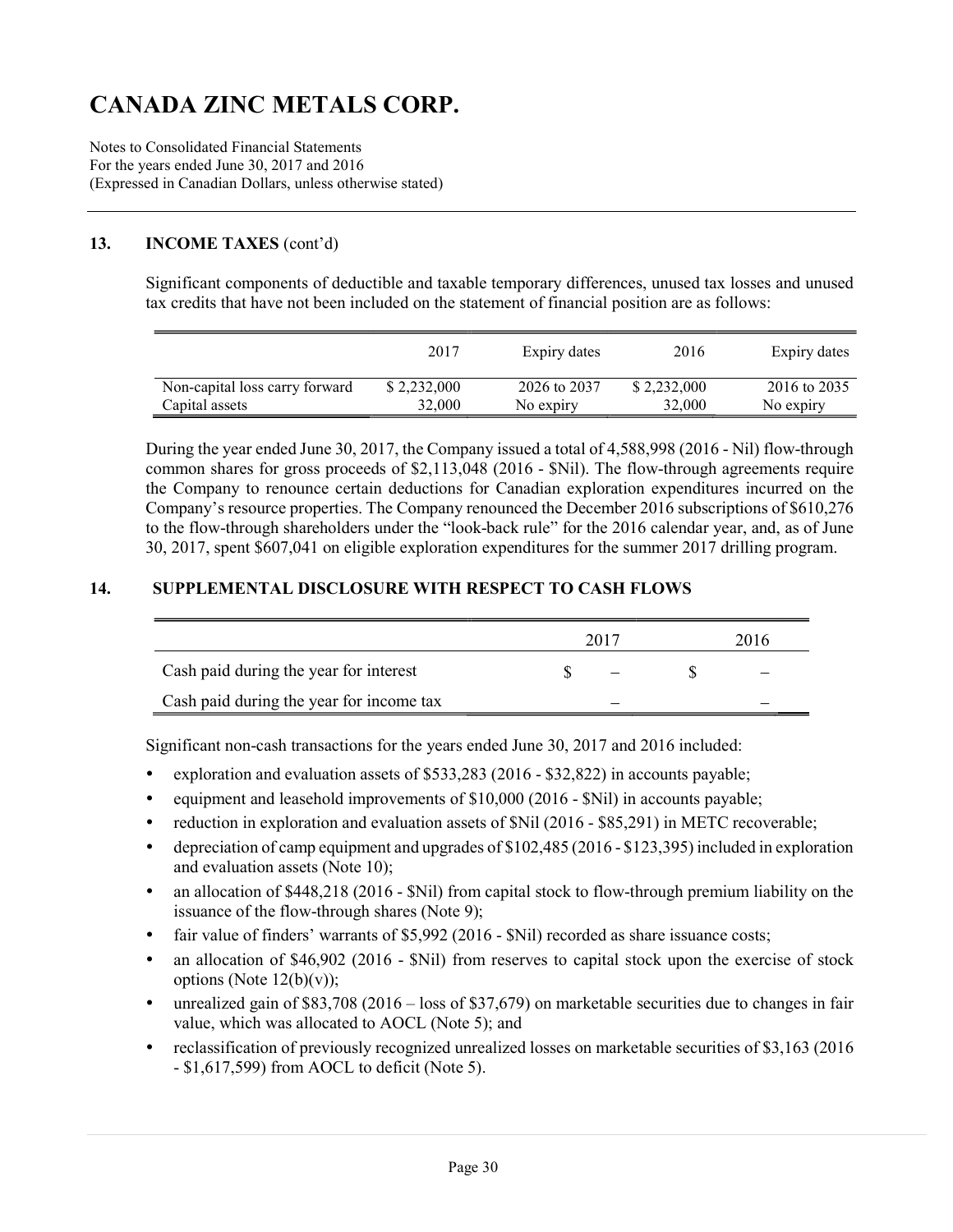Notes to Consolidated Financial Statements For the years ended June 30, 2017 and 2016 (Expressed in Canadian Dollars, unless otherwise stated)

### 15. RELATED PARTY TRANSACTIONS

Key management personnel includes persons having the authority and responsibility for planning, directing, and controlling the activities of the Company as a whole. Key management personnel comprise of the directors of the Company, executive and non-executive, and Vice President of Exploration.

The remuneration of the key management personnel during the years ended June 30, 2017 and 2016 were as follows:

|                                         | 2017          | 2016          |
|-----------------------------------------|---------------|---------------|
| Bonuses (iii)                           | \$<br>128,429 | \$<br>11,067  |
| Consulting fees (iv)                    | 15,000        | 15,000        |
| Directors fees (ii)                     | 40,000        | 40,000        |
| Exploration and evaluation expenditures |               |               |
| (geological consulting) (v)             | 150,000       | 150,000       |
| Management fees (i)                     | 354,000       | 354,000       |
| Other employment benefits (vii)         | 27,917        | 28,105        |
| Share-based compensation (vi)           | 281,758       | 14,994        |
| Total                                   | \$<br>997,104 | \$<br>613,166 |

Transactions with key management and other related party transactions:

(i) Pursuant to a management and administrative services agreement amended effective July 1, 2011 and May 1, 2014 with Varshney Capital Corp. ("VCC"), a company with two common directors, the Company agreed to pay management and administrative fees of \$29,500 and \$5,000, respectively.

During the year ended June 30, 2017, the Company paid  $$354,000$  (2016 –  $$354,000$ ) for management fees and \$60,000 (2016 – \$60,000) for administrative fees to VCC;

- (ii) the Company paid \$40,000 (2016 \$40,000) in directors' fees to four directors of the Company;
- (iii) the Company paid bonuses of  $$128,429$  (2016  $$11,067$ ) to VCC;
- (iv) the Company paid \$15,000 (2016 \$15,000) for consulting fees to a company controlled by a director;
- (v) the Company paid or accrued exploration and evaluation costs of \$150,000 (2016 \$150,000) for geological consulting fees to a company owned by an officer of the Company, of which \$59,375 (2016 - \$88,750) was capitalized as exploration and evaluation costs and \$90,625 (2016 - \$61,250) was expensed as consulting fees;
- (vi) share-based compensation is the fair value of share options that have been granted to directors and executive officers and the related compensation expense recognized over the vesting periods; and
- (vii) other employment benefits included life insurance and health benefits for the CEO and health benefits for the CFO of the Company.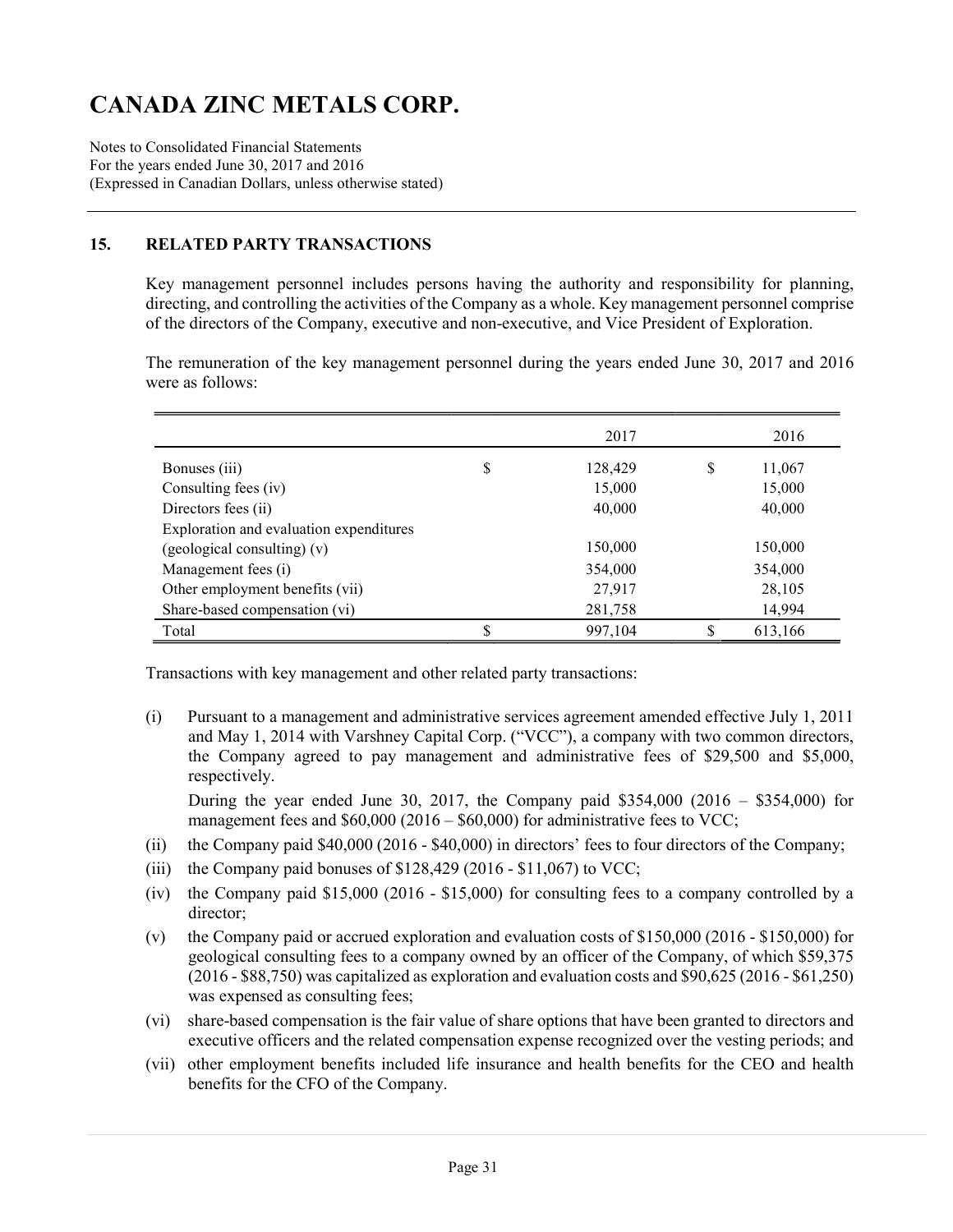Notes to Consolidated Financial Statements For the years ended June 30, 2017 and 2016 (Expressed in Canadian Dollars, unless otherwise stated)

### 16. CAPITAL MANAGEMENT

The Company's objectives of capital management are intended to safeguard the entity's ability to support the Company's normal operating requirement on an ongoing basis, continue the development and exploration of its mineral properties, and support any expansionary plans. The Board of Directors does not establish quantitative return on capital criteria for management, but rather relies on the expertise of the Company's management to sustain future development of the business. The Company considers its capital to be equity.

The Company's operations are currently not generating positive cash flow; as such, the Company is dependent on external financing to fund its activities. In order to carry out potential expansion and to continue operations, and pay for administrative costs, the Company will spend its existing working capital, and raise additional amounts as needed. Companies in this stage typically rely upon equity and debt financing or joint venture partnerships to fund their operations. The current financial markets are very difficult and there is no certainty with respect to the Company's ability to raise capital. However, the Company feels that it has sufficient working capital to continue with planned activities.

Management reviews its capital management approach on an ongoing basis and believes that this approach, given the relative size of the Company, is reasonable. The Company's overall strategy with respect to capital risk management remained unchanged during the year ended June 30, 2017. The Company is not subject to any externally imposed capital requirements.

### 17. FINANCIAL INSTRUMENTS AND RISK MANAGEMENT

Fair value estimates of financial instruments are made at a specific point in time, based on relevant information about financial markets and specific financial instruments. As these estimates are subjective in nature, involving uncertainties and matters of significant judgment, they cannot be determined with precision. Changes in assumptions can significantly affect estimated fair values.

Cash, investments, and marketable securities are carried at fair value using a level 1 fair value measurement. The carrying value of receivables, loan receivable and trade payables and accrued liabilities approximate their fair value because of the short-term nature of these instruments.

### Credit Risk

Credit risk is the risk that one party to a financial instrument will fail to discharge an obligation and cause the other party to incur a financial loss. The Company's primary exposure to credit risk is on its bank deposits of \$4,464,425 and short-term investments in GICs of \$4,013,023. This risk is managed by using major Canadian banks that are high credit quality financial institutions as determined by rating agencies.

The Company's secondary exposure to credit risk is on its receivables. This risk is minimal as receivables consist primarily of refundable government sales taxes and interest accrued on GIC investments.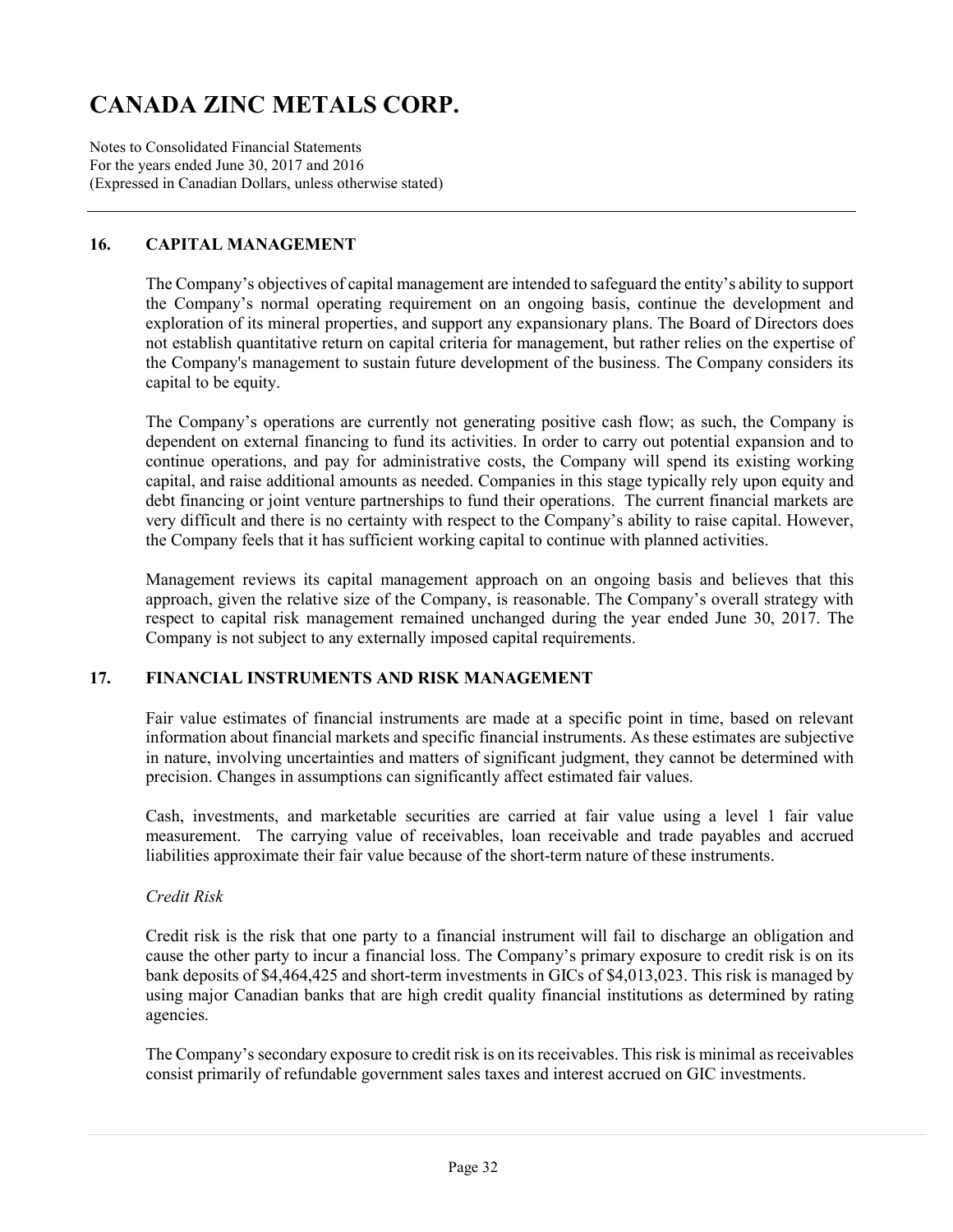Notes to Consolidated Financial Statements For the years ended June 30, 2017 and 2016 (Expressed in Canadian Dollars, unless otherwise stated)

### 17. FINANCIAL INSTRUMENTS AND RISK MANAGEMENT (cont'd)

The Company is exposed to higher credit risk on its loan receivable with the amortized balance of \$108,466 (Note 4) as it is issued under unsecured promissory note.

### Liquidity Risk

Liquidity risk arises through the excess of financial obligations over available financial assets due at any point in time. The Company's objective in managing liquidity risk is to maintain sufficient readily available reserves in order to meet its liquidity requirements at any point in time. The Company achieves this by maintaining sufficient cash and cash equivalents. As at June 30, 2017, the Company was holding cash deposits of \$4,464,425 to settle current cash liabilities of \$633,133. Management believes it has sufficient funds to meet its current obligations as they become due and to fund its exploration projects and administrative costs.

### Market risk

Market risk is the risk of loss that may arise from changes in market factors such as interest rates, foreign exchange rates, and commodity and equity prices. These fluctuations may be significant and the Company, has exposure to these risks.

### a. Interest Rate Risk

The Company is exposed to interest rate risk as its bank treasury account and other assets earn interest income at variable rates. The effect of a 10% fluctuation in interest rates may result in an increase or decrease in net loss of \$4,400.

### b. Currency Risk

The Company operates in Canada and is therefore not exposed to significant foreign exchange risk arising from transactions denominated in a foreign currency.

### c. Price risk

The Company is exposed to price risk with respect to commodity and equity prices. Equity price risk is defined as the potential adverse impact on the Company's earnings due to movements in individual equity prices or general movements in the level of the stock market. Commodity price risk is defined as the potential adverse impact on earnings and economic value due to commodity price movements and volatilities. The Company closely monitors certain commodity prices, individual equity movements, and the stock market to determine the appropriate course of action to be taken by the Company.

The Company also maintains investments in certain marketable securities. There can be no assurance that the Company can exit these positions if required, resulting in proceeds approximating the carrying value of these securities.

### 18. SEGMENTED INFORMATION

The Company has one reportable operating segment, being the acquisition and exploration of resource properties in Canada. All of the Company's assets are located in Canada.